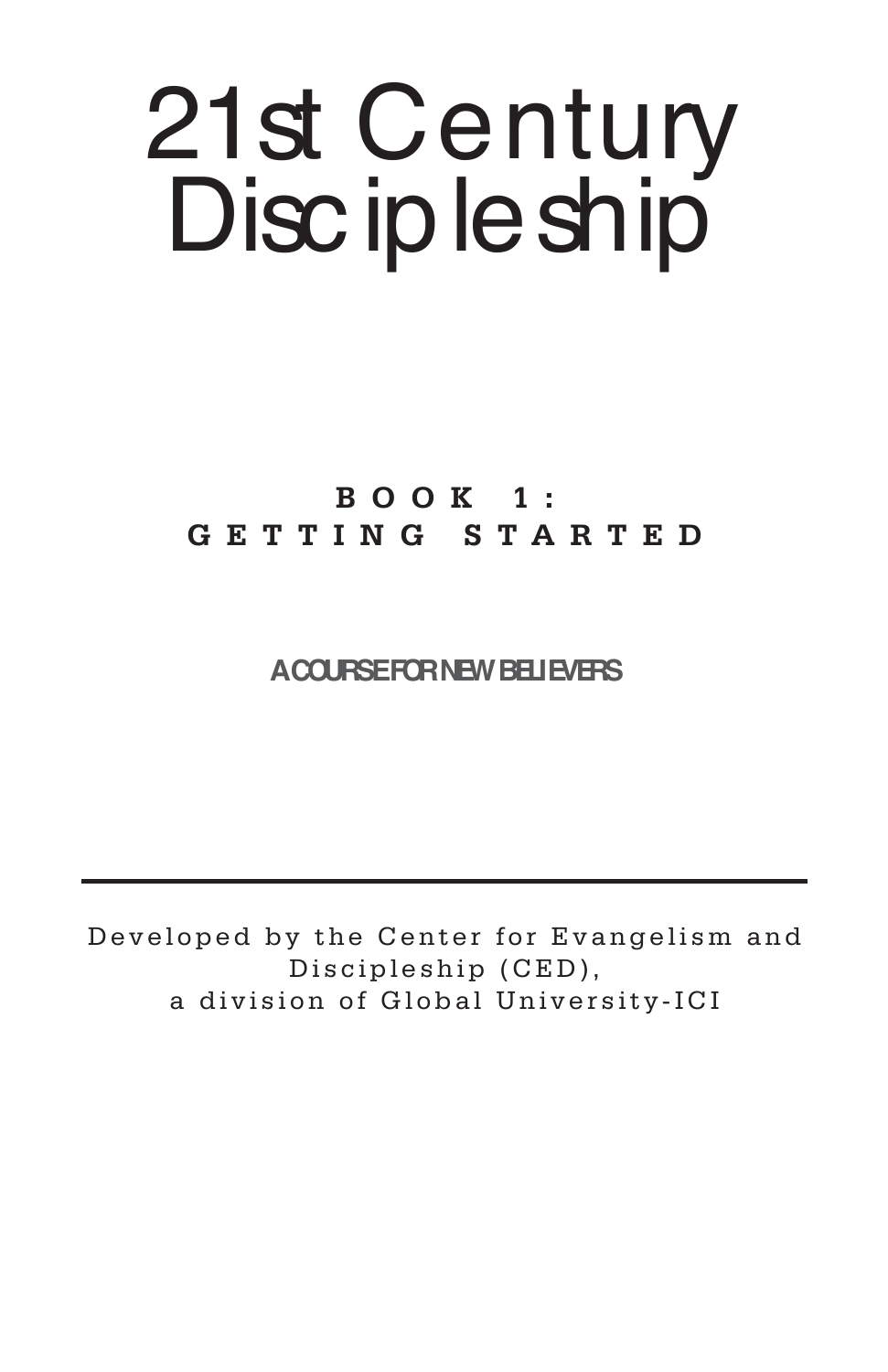#### Contact information:

Printout and mail a copy of your self test pages to the regional page on our website: https://hbmm-national.org/contact-chaplains When used for HBMM SERVUS FIDELIS training: HBMM National Leadership Team member for your region. Their contact information is located on the "Contact Chaplains"

DO NOT MAIL TO CHAPLAINCY OR GLOBAL UNIVERSITY

CONTACT webmaster@HBMM-National.org with questions

Unless otherwise indicated, Scripture is taken from the Holy Bible, NEW INTERNATIONAL VERSION®. Copyright © 1973, 1978, 1984 International Bible Society. All rights reserved throughout the world. Used by permission of International Bible Society.

© 2008 by Global University All rights reserved. First Edition 2008

PN 01.09

ISBN 978-0-7617-1271-8

Printed in the United States of America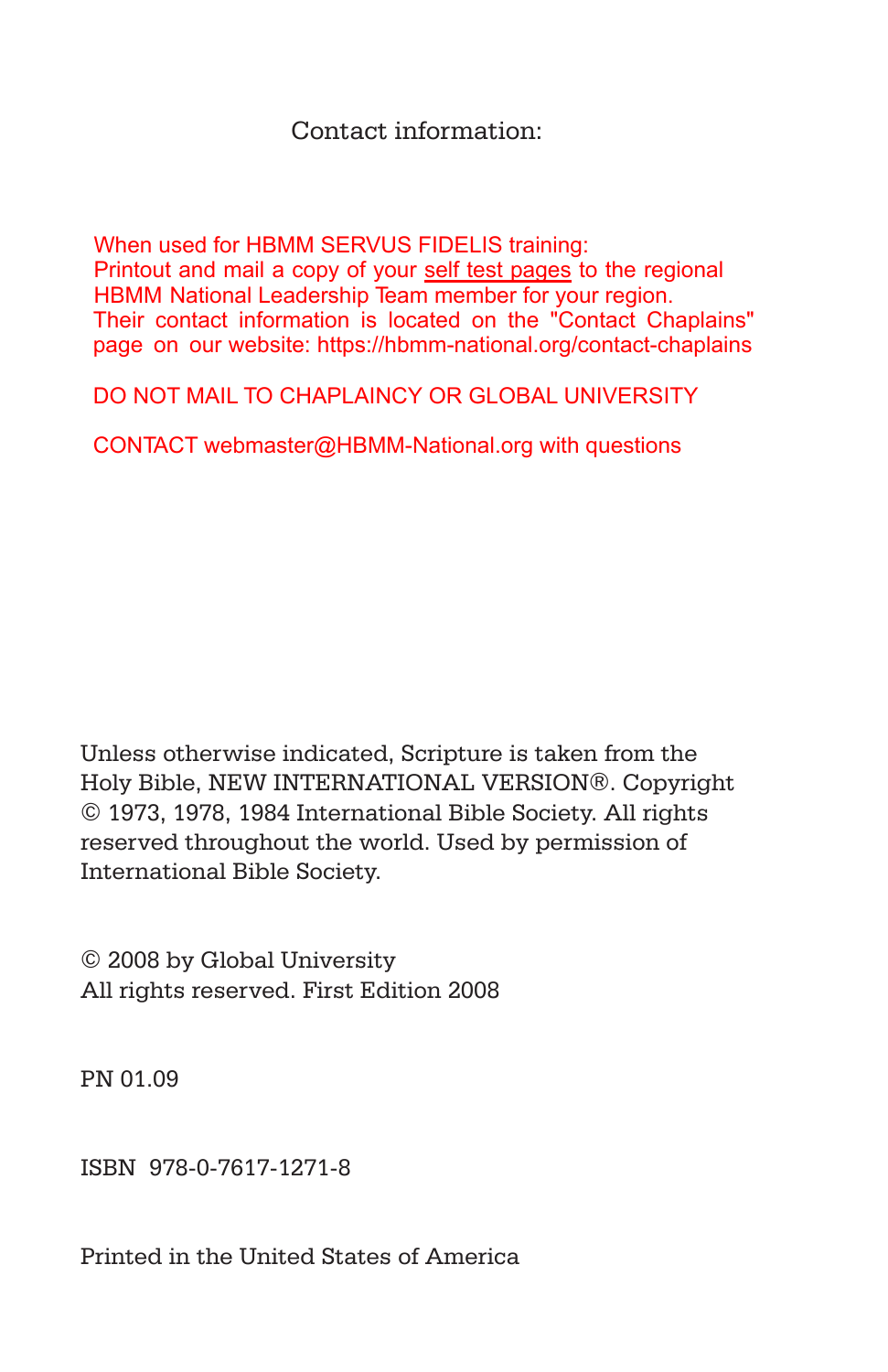Please read each study question carefully and circle the correct response. There is only one correct response for each question.

- *1. Salvation is*
	- *a) earned by being good.*
	- *b) inherited through your family.*
	- *c ) a gift from God.*
- *2. The pattern for growth in Ac ts 2:42 inc luded*
	- *a) study of the apostles' teac hing, prayer, fellowship and c ommunion.*
	- *b) starting a business and prayer.*
	- *c ) prayer only.*
- *3. The pattern for growth in Ac ts 2:42 is*
	- *a) reserved for spec ial days of the year.*
	- *b) meant to bec ome part of everyday living for new and old believers.*
	- *c ) just a suggestion.*
- *4. Water baptism symbolizes*
	- *a) joining the c hurc h.*
	- *b) death to the old sinful life and rising to a new life in Christ.*
	- *c ) that you were more spiritual than those who had not been baptized.*
- *5. We fellowship with others bec ause*
	- *a) we need eac h other.*
	- *b) we have nothing else to do.*
	- *c ) others are helpless without us.*
- *6. Our prayer life should c onsist of*
	- *a) requests for our needs.*
	- *b) requests for others' needs.*
	- *c ) praise to God and requests for our and others' needs.*
- *7. The reason we tithe is*
	- *a) to rec eive God's blessings.*
	- *b) to be free from the bondage of money.*
	- *c*) for God's blessings and to be free from financial *bondage.*

**24**

Þ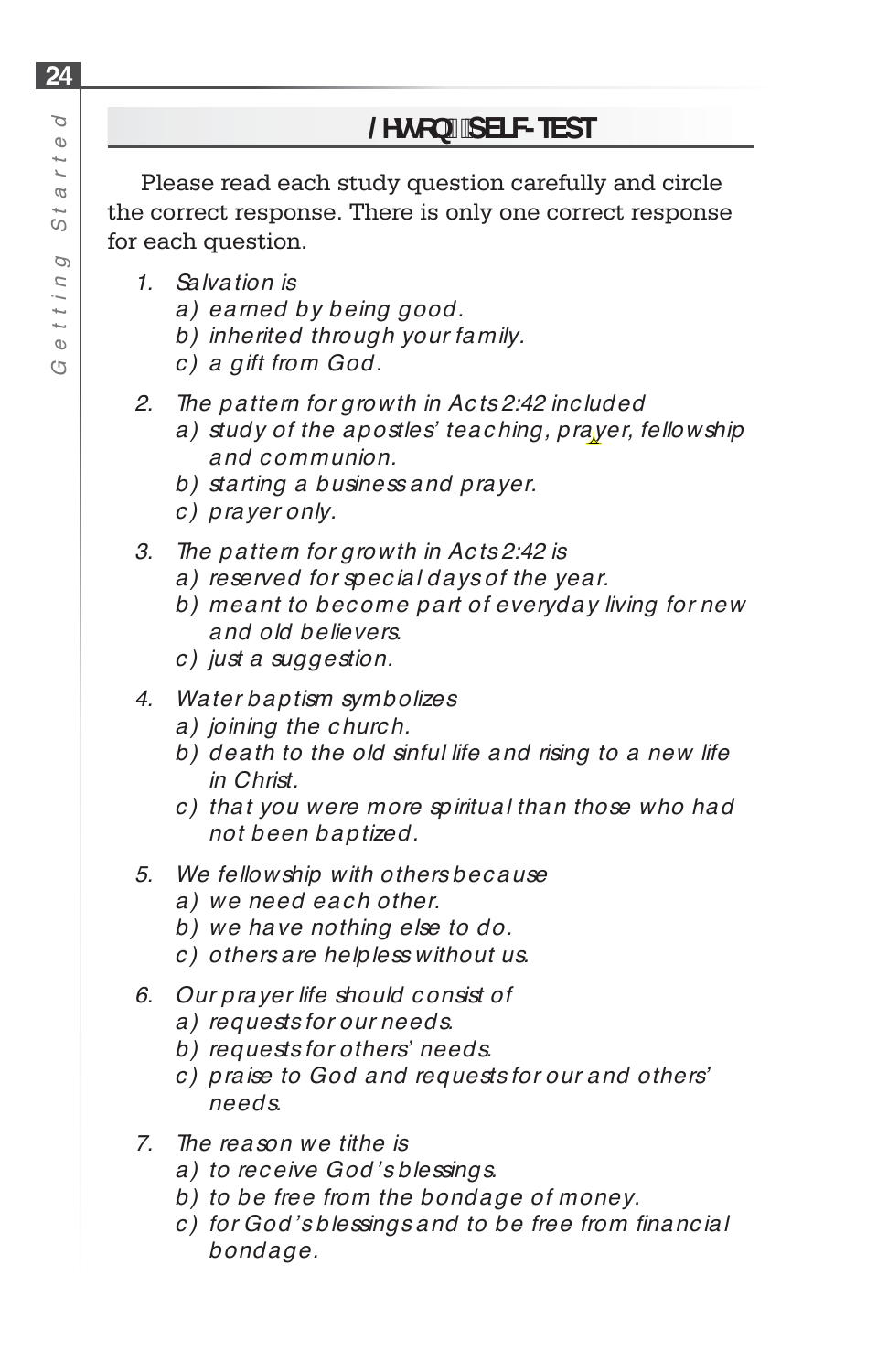- *8. The requirement for water baptism is*
	- *a) salvation and a desire to follow Christ.*
	- *b) to be 21 years of age.*
	- *c ) to have been a believer for fi ve years.*
- *9. The teac hing of the apostles was based on a) their c ulture.*
	- *b) Judaism.*
	- *c ) the Old Testament and the life of Christ.*

#### *10. Celebrating Communion should be done*

- *a) onc e a month.*
- *b) only in c hurc h.*
- *c ) as often as you need, to remember and c elebrate Christ's work on the Cross.*

When used for HBMM SERVUS FIDELIS training:

Printout and mail a copy of your self test pages to the regional HBMM National Leadership Team member for your region. Their contact information is located on the "Contact Leadership Team" page on our website: http://HBMM-National.org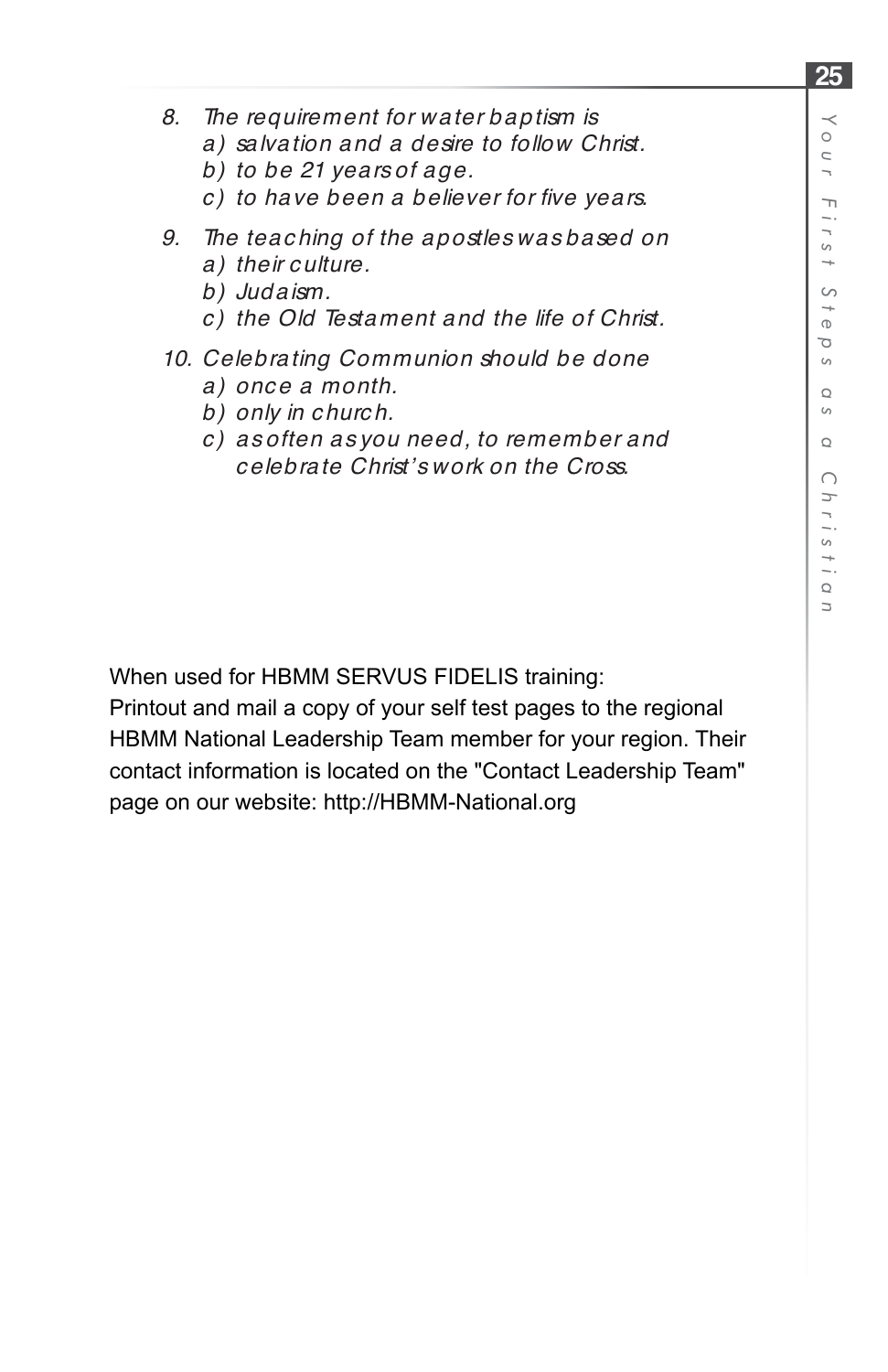After studying the lesson, please read each study question carefully and circle the correct response. There is only one correct response for each question.

- *1. The three dimensions of disc ipleship disc ussed in lesson two inc lude*
	- *a) witnessing, joining a c hurc h, and ministry tasks.*
	- *b) biblic al instruc tion, relationships, and Christian responsibility.*
	- *c ) love, joy, and peac e.*
- *2. The most important relationship for spiritual fruitfulness and produc tivity is your*
	- *a) relationship with Jesus.*
	- *b) relationship to the c hurc h.*
	- *c ) relationship with other Christians.*
- *3. The term* disc iple *refers to one who*
	- *a) studies the Bible for long hours.*
	- *b) investigates Christianity.*
	- *c ) follows Jesus and obeys His teac hings.*
- *4. The c ommitted disc iple is a follower of Jesus who*
	- *a) is c ertain to attend c hurc h faithfully.*
	- *b) takes c lasses about world religions.*
	- *c ) bec omes inc reasingly aware of many Christian c onc erns and responds to them unc onditionally.*
- *5. The habit of Bible study is*
	- *a) not that important to a growing believer.*
	- *b) a prac tic e for only the most spiritual leaders among us.*
	- *c ) an extremely important prac tic e for every growing believer.*
- *6. An exc ellent way to remember what you study in the Bible is to*
	- *a) take notes for immediate reinforc ement and future referenc e.*
	- *b) read the Bible only a few minutes at a time.*
	- *c ) ask others their opinions about what you read.*

**42** p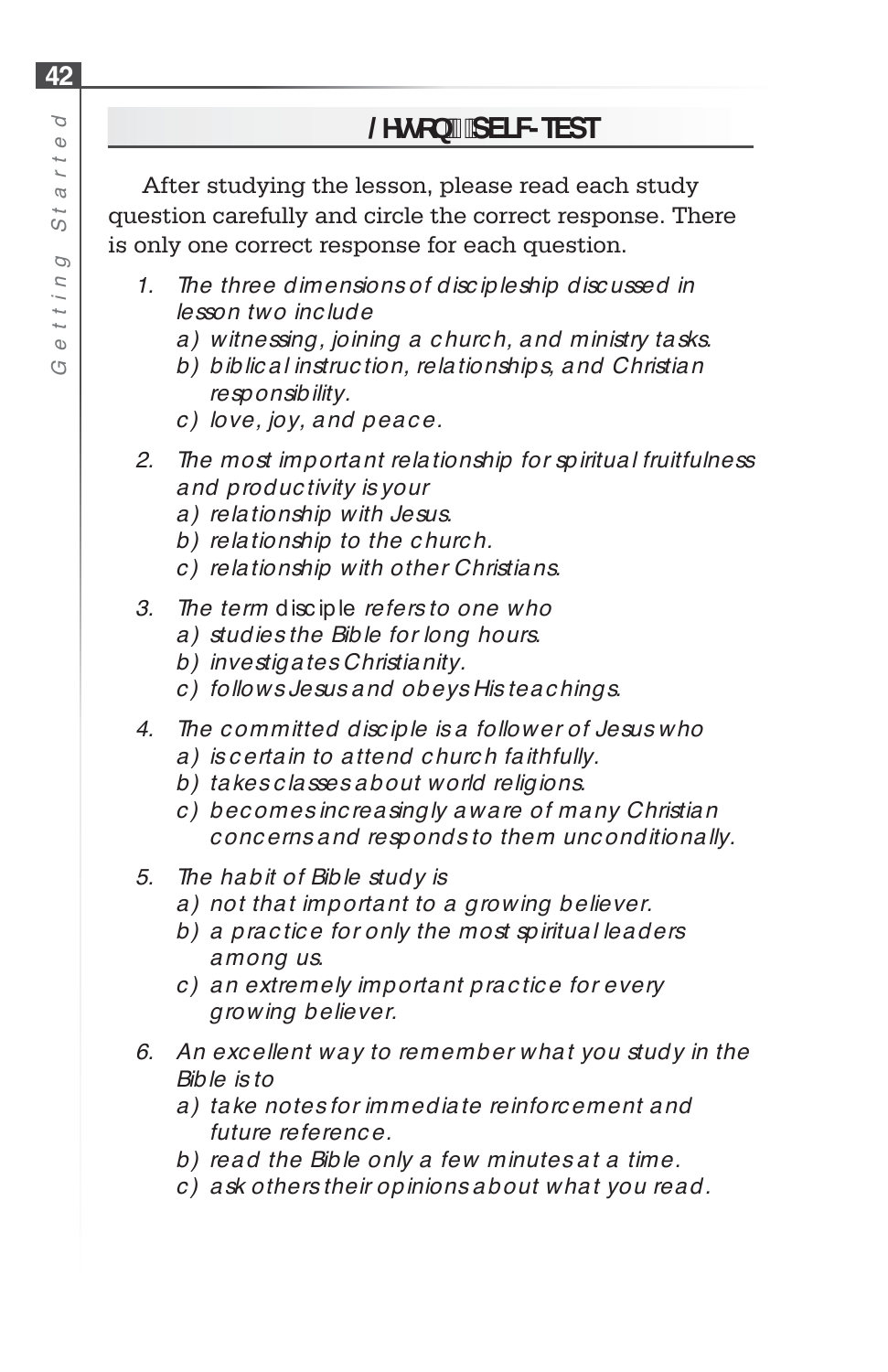- *7. Godly relationships with other disc iples are*
	- *a) really not that important for the growing Christian.*
	- *b) to be avoided.*
	- *c ) important to Christian growth and maturity.*
- *8. The fundamental c all from whic h all ministry emerges is*
	- *a) apostleship.*
	- *b) disc ipleship.*
	- *c ) evangelism.*
- *9. The c enter of spiritual growth for c ommitted disc iples is*
	- *a) relianc e upon the power of the Holy Spirit in daily Christian living.*
	- *b) steady c hurc h attendanc e.*
	- *c ) reading many Christian books.*
- *10. The greatest reward of a prayerful life is*
	- *a) others c omplimenting you for a powerful prayer life.*
	- *b) fellowship with Jesus.*
	- *c ) getting everything you want from God.*

When used for HBMM SERVUS FIDELIS training:

Printout and mail a copy of your self test pages to the regional HBMM National Leadership Team member for your region. Their contact information is located on the "Contact Leadership Team" page on our website: http://HBMM-National.org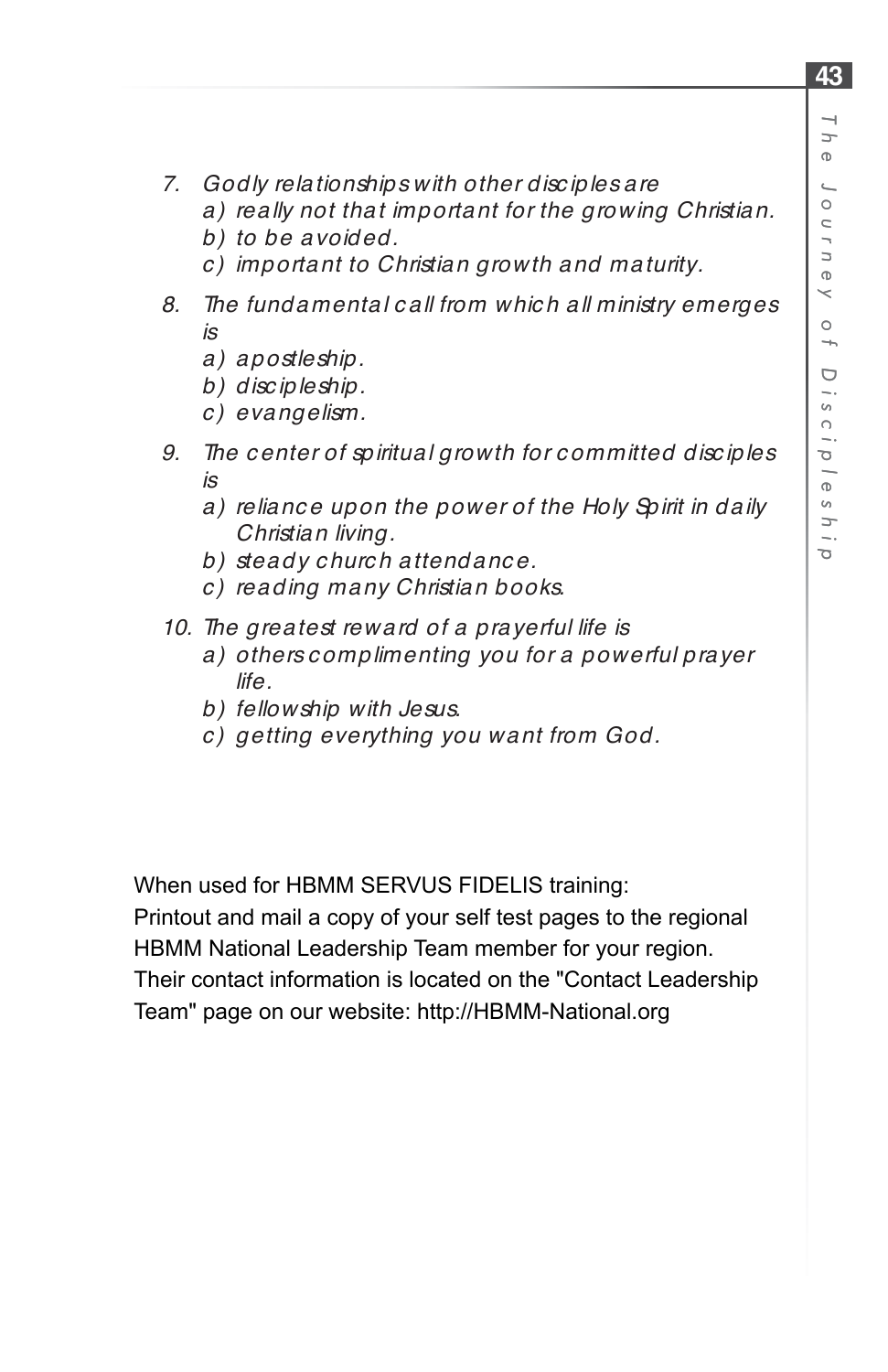#### *H o w* $\rightarrow$  *oG ett h eM o stO u* $\rightarrow$ *o fB i bl e*

**59**

## **/HVVRQSELF-TEST**

After studying the lesson, please read each study question carefully and circle the correct response. There is only one correct response for each question.

- *1. The Bible is*
	- *a) to be worshipped.*
	- *b) God's inspired Word.*
	- *c*) merely fiction.
- *2. Bible interpretation is like*
	- *a) visiting a foreign c ountry.*
	- *b) making tents.*
	- *c ) building a bridge.*
- *3. When we say that the Bible has one message from beginning to end, we mean it is* 
	- *a) inspired.*
	- *b) without error.*
	- *c ) in unity.*
- *4. The Christian faith is based on fac ts.*
	- *a) True*
	- *b) False*
- *5. Choose the statement that is inc orrec t.* 
	- *a) Hyperbole means to exaggerate something to produc e a c ertain effec t.*
	- *b) A proverb is a memorable statement that expresses an important bit of wisdom.*
	- *c ) A metaphor is c omparison of two like things introduc ed by the c onjunc tion* as *or* like.
- *6. Understanding a parable is likened to understanding a) a joke.*
	- *b) deep theology.*
	- *c ) all the details of the parable.*
- *7. It is important to be patient as you study Sc ripture bec ause*
	- *a) God intends to c onfuse you as you study.*
	- *b) understanding the Bible is a lifelong proc ess.*
	- *c ) it c ontains many mysteries no one understands.*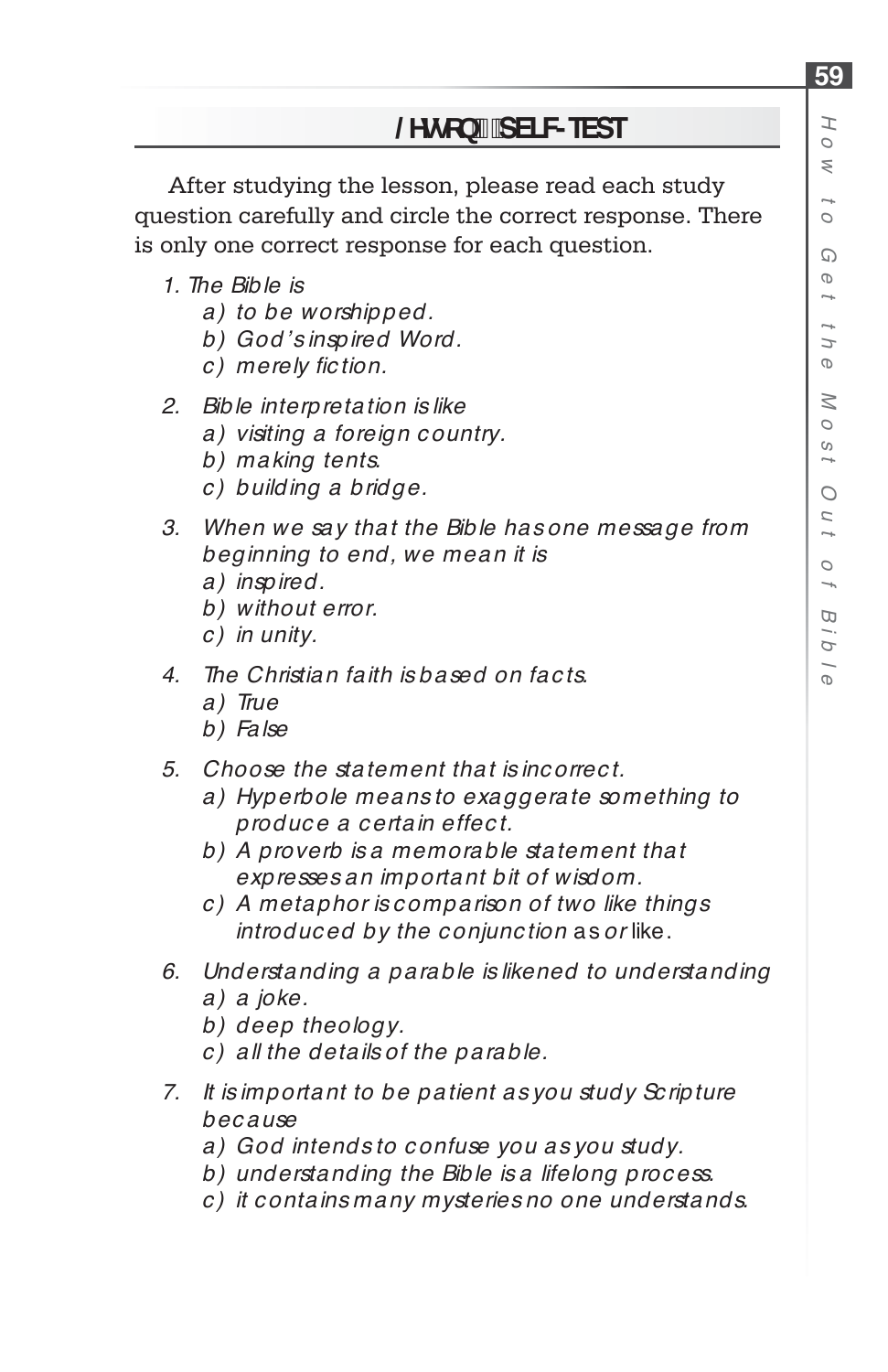### *8. Identify a good reason to use c aution when exposed to unusual interpretations of biblic al verses.*

- *a) Unusual interpretations are usually the most ac c urate.*
- *b) Unusual interpretations are generally the most spiritual.*
- *c ) Some people do not c orrec tly handle the Word of God and are attrac ted to odd ideas with no fi rm biblic al foundation.*
- *9. If you really want to understand God's Word, you must*
	- *a) know more about it than your pastor.*
	- *b) have the heart of your heavenly Father.*
	- *c ) stic k to one translation.*
- *10. The Bible c ontains* 
	- *a) different kinds of literature that require partic ular ways of interpreting them.*
	- *b) only one genre of literature.*
	- *c ) only anc ient poetry and history.*

When used for HBMM SERVUS FIDELIS training:

Printout and mail a copy of your self test pages to the regional HBMM National Leadership Team member for your region. Their contact information is located on the "Contact Leadership Team" page on our website: http://HBMM-National.org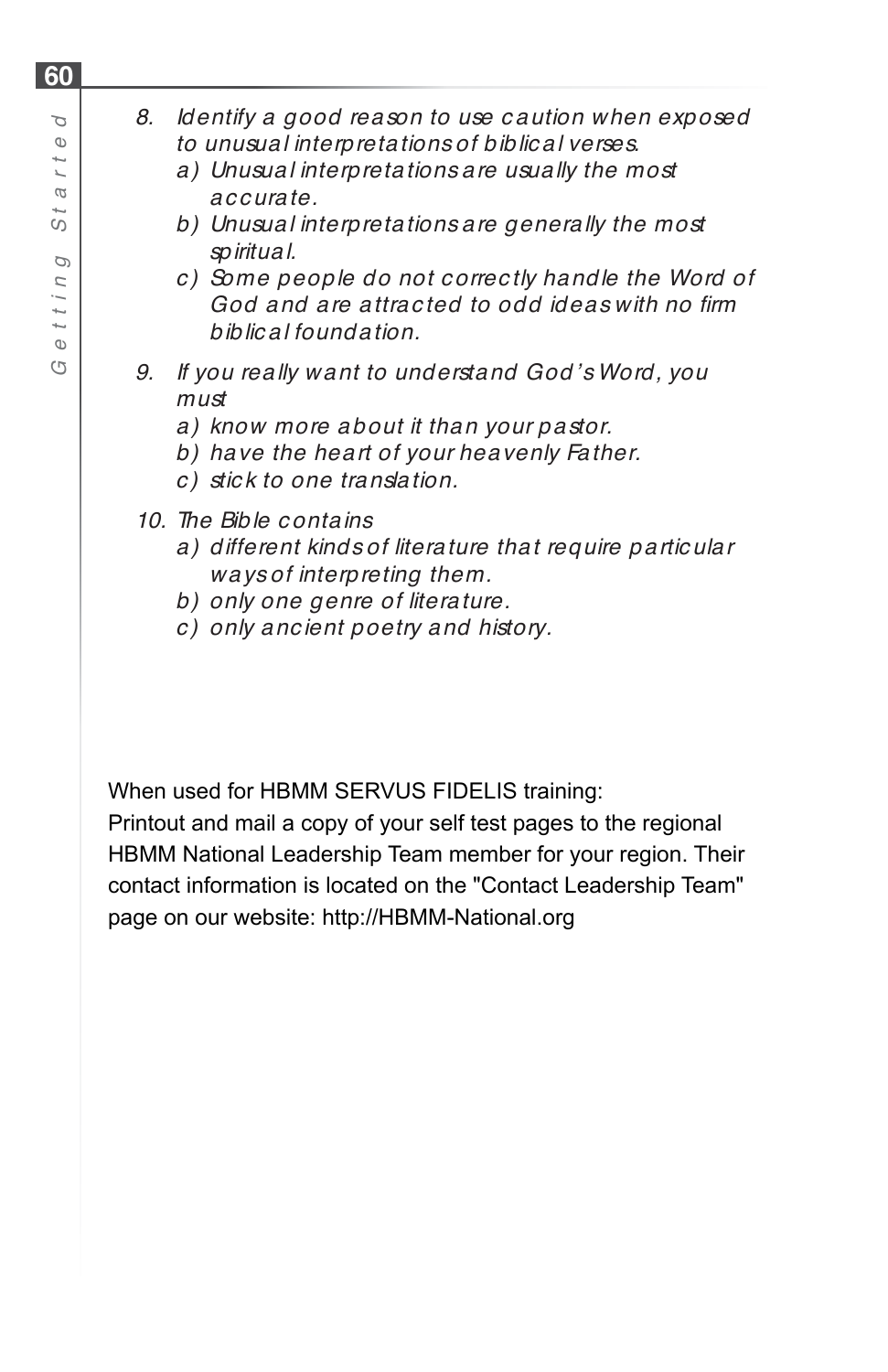After studying the lesson, please read each study question carefully and circle the correct response. There is only one correct response for each question.

- *1. A passion for prayer is more properly termed a passion*
	- *a) to gain material wealth.*
	- *b) for intimac y with God.*
	- *c ) to work for God.*
- *2. Prayer is all about our \_\_\_\_\_\_\_\_\_\_\_\_\_\_\_\_ with God.*
	- *a) relationship*
	- *b) standing*
	- *c ) submission*
- *3. When we are c areful to watc h over what enters our heart, we maintain a c lear c onsc ienc e with God by allowing Him to* 
	- *a) remove our sin so we never err again.*
	- *b) inspec t our hearts with frequenc y.*
	- *c ) remove His hedge of protec tion from us.*
- *4. Confi denc e to approac h God* 
	- *a) is the produc t of human arroganc e.*
	- *b) is an impossible goal.*
	- *c ) c omes when a person is born-again.*
- *5. The relationship between pride and prayer is suc h that* 
	- *a) pride is a great aid in prayer.*
	- *b) proud people enjoy praying.*
	- *c ) pride is a great diversion to prayer.*
- *6. People who do not understand the power of prayer or the timing of God believe* 
	- *a) it is nec essary to do something if they are going to make a differenc e.*
	- *b) there is no use for prayer bec ause whatever will be will be.*
	- *c ) they must bec ome emotional and weep before God will answer.*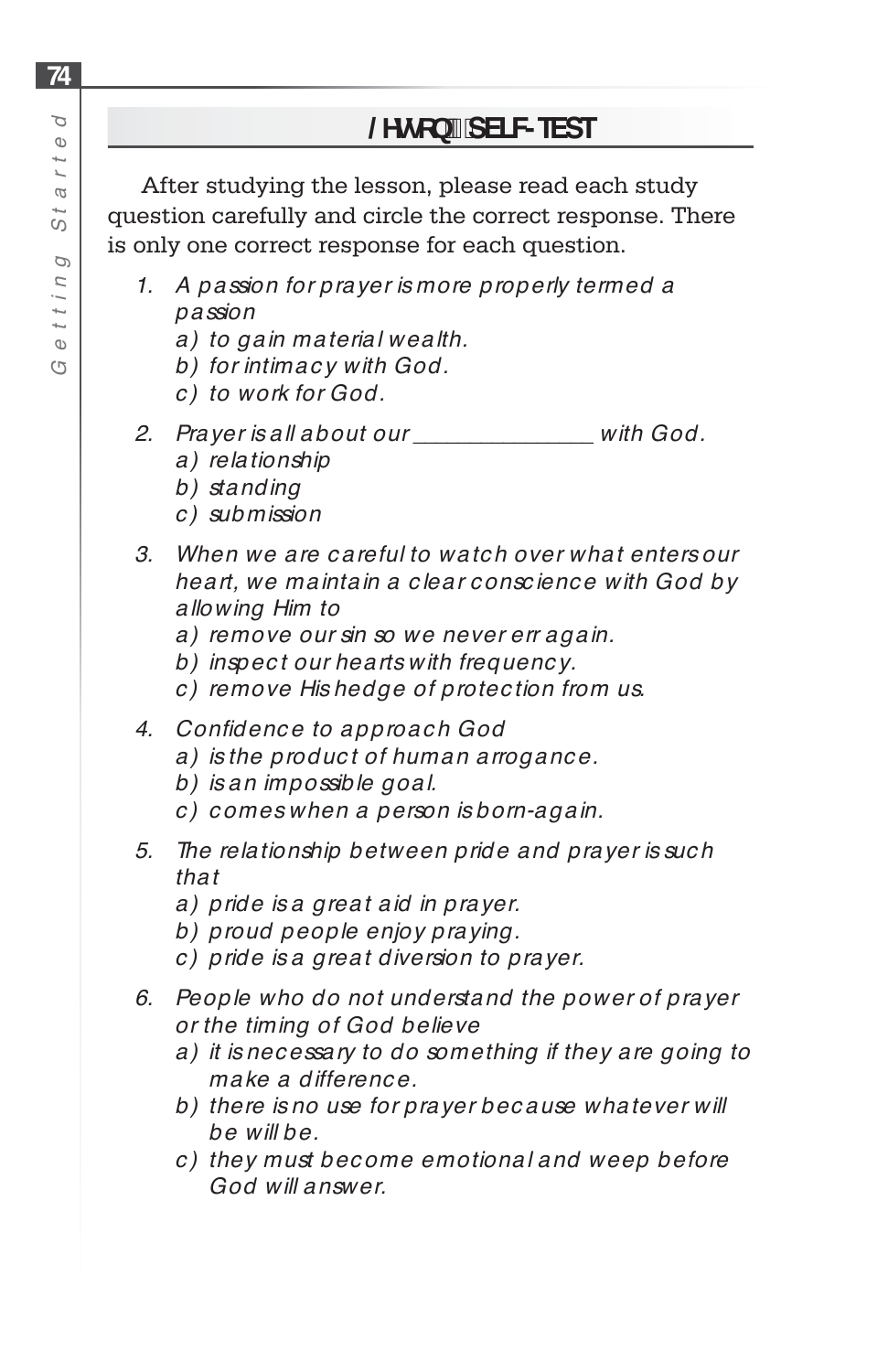- *7. The most c ommon exc uses for not developing intimac y with God through prayer are* 
	- *a) exhaustion, busyness, and not feeling like praying.*
	- *b) laziness, busyness, and not feeling led to pray.*
	- *c ) tiredness, sic kness, and lac k of desire.*
- *8. When we c onstantly quibble with God about an answer to prayer, we* 
	- *a) make Him happy.*
	- *b) assume that we know all things.*
	- *c ) exerc ise our authority in prayer.*
- *9. In waiting for an answer to prayer, we must take the position of*
	- *a) panic .*
	- *b) arroganc e.*
	- *c ) humility.*
- *10. Listening during our prayer time is more than just giving God a c hanc e to speak. It is* 
	- *a) balanc ing out the relationship.*
	- *b) forc ing God to hear our hearts.*
	- *c ) understanding our will for Him.*

When used for HBMM SERVUS FIDELIS training:

Printout and mail a copy of your self test pages to the regional HBMM National Leadership Team member for your region. Their contact information is located on the "Contact Leadership Team" page on our website: http://HBMM-National.org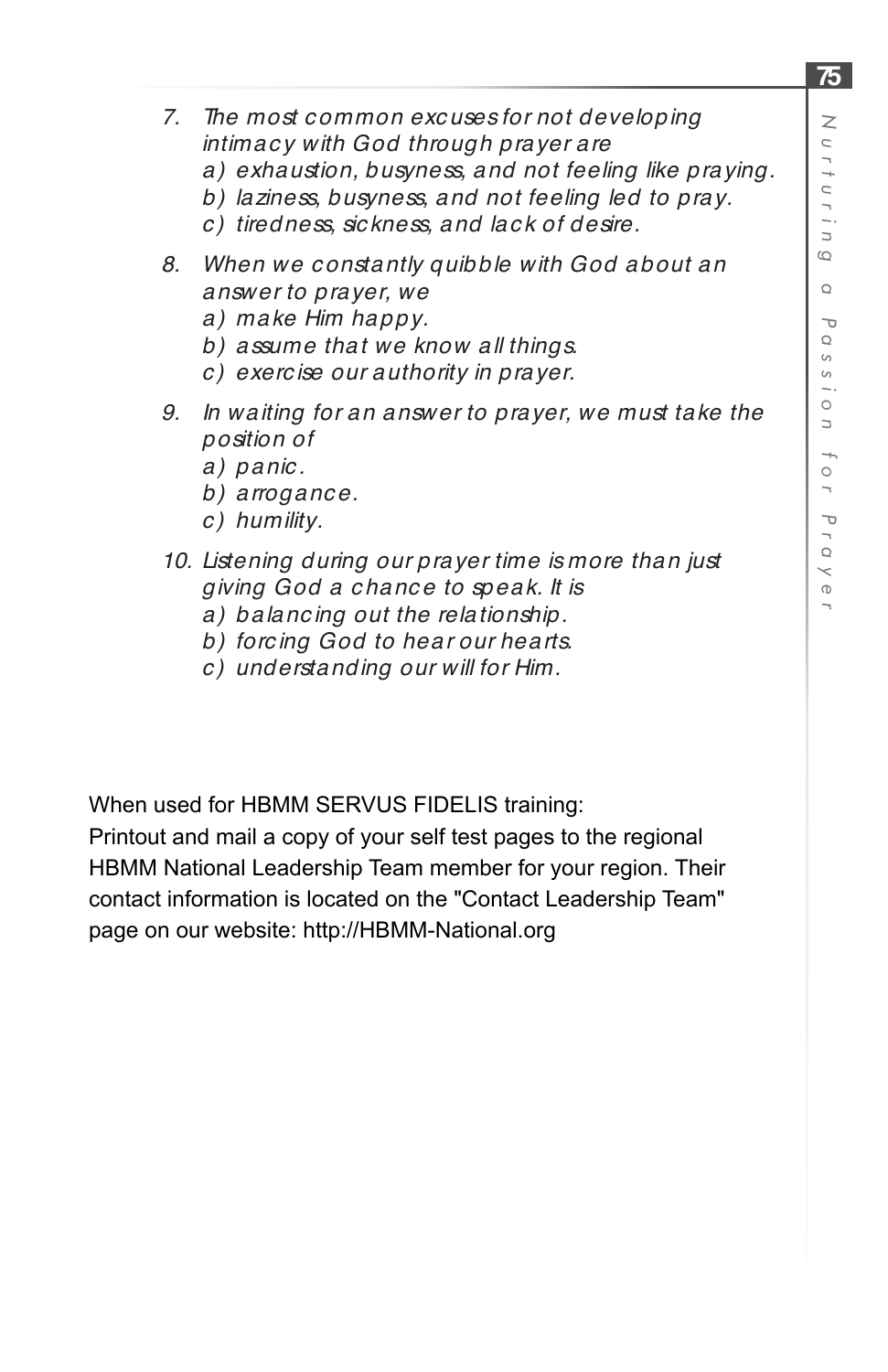After studying the lesson, please read each question carefully and circle the correct response. There is only one correct answer for each question.

- *1. Ac c ording to the book of Hebrews, faith is*
	- *a) something only a born-again believer c an have.*
	- *b) an assuranc e and a c onvic tion.*
	- *c ) a feeling of strength and peac e.*
- *2. If someone has faith in something that is weak or false, the*
	- *a) faith is worthless.*
	- *b) faith will make everything okay.*
	- *c ) strength of the faith will make up for the weakness of the objec t.*
- *3. Christians are c ommanded to put faith in*
	- *a) God only.*
	- *b) God and themselves only.*
	- *c ) God, themselves, and other things.*
- *4. Whic h of the following is not a result of faith in God?*
	- a) The purification of the heart
	- *b) The promise that our troubles will be few*
	- *c ) The strengthening of our c ourage*
- *5. Romans 8:1 says that bec ause of faith in Christ Jesus a) our personal efforts to be holy will be suc c essful.*
	- *b) we are no longer c ondemned.*
	- *c ) we are still under the law of sin and death.*
- *6. The " heroes" in Hebrews 11 did amazing things by a) believing in themselves.*
	- *b) trusting in one another.*
	- *c ) plac ing their faith in God.*
- *7. The story of Shadrac h, Meshac h, and Abednego teac hes us that*
	- *a) we are to obey, even if we are not sure God will protec t us.*
	- *b) if we obey God, nothing will harm us.*
	- *c ) our lives will be preserved in all situations if we have faith.*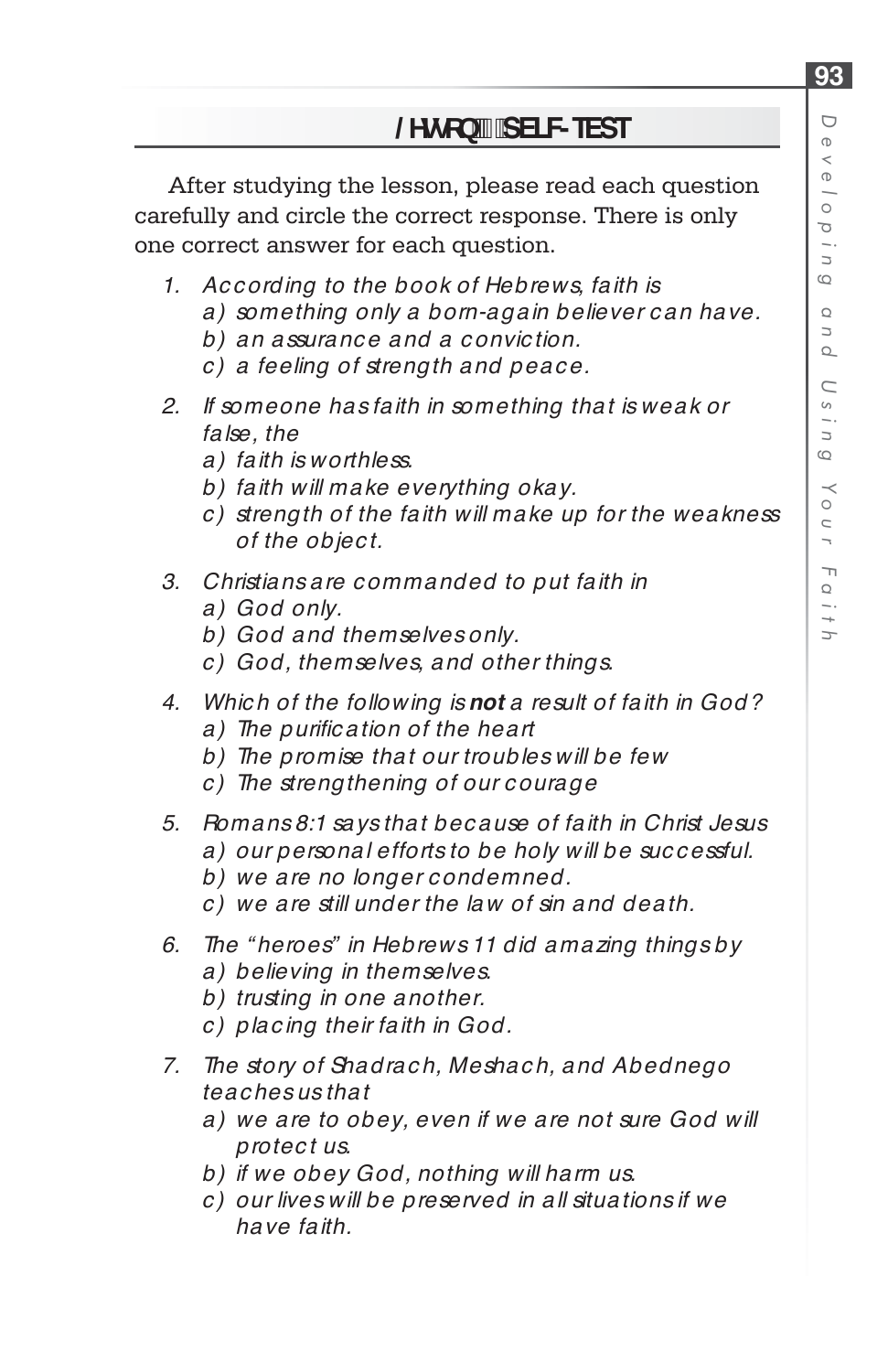# *8. Faith in God develops through all of the following EXCEPT*

- *a) knowing truth about God's c harac ter.*
- *b) inc reasing our talents and skills.*
- *c ) prayer.*
- *9. God's Word teac hes that faith* 
	- *a) is not nec essary for godly living.*
	- *b) brings peac e and rest.*
	- *c ) does not free us from judgment.*

#### *10. God tests our faith to*

- *a) punish us for disobedienc e.*
- *b) develop our enduranc e and make us c omplete.*
- *c ) prove our strength.*

When used for HBMM SERVUS FIDELIS training:

Printout and mail a copy of your self test pages to the regional HBMM National Leadership Team member for your region. Their contact information is located on the "Contact Leadership Team" page on our website: http://HBMM-National.org

**94**

P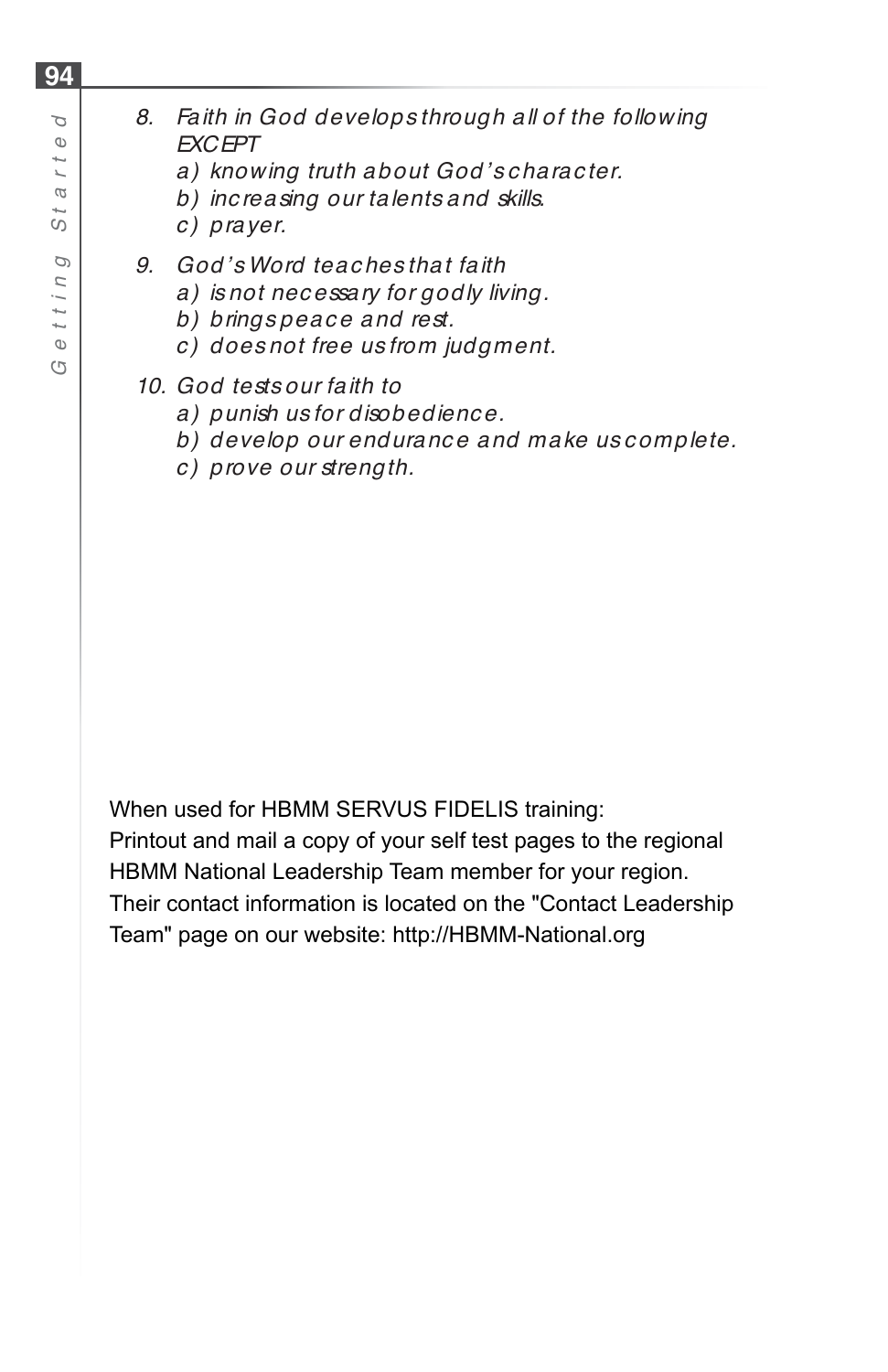After studying the lesson, please read each study question carefully and circle the correct response. There is only one correct response for each question.

- *1. The word* c hurc h *c omes from an anc ient Greek word that means*
	- *a) an assembly.*
	- *b) house of God.*
	- *c ) group of believers.*
- *2. Whic h of these is the c orrec t attitude about c hurc h attendance?*
	- *a) Attending c hurc h is unnec essary sinc e all believers will go to heaven.*
	- *b) Believers should want to attend c hurc h to grow c loser to God.*
	- *c ) Churc h attendanc e is required in order to get into heaven.*
- *3. What was Jesus' attitude toward attending worship gatherings?*
	- *a) Jesus rarely attended worship gatherings bec ause He knew they were unnec essary.*
	- *b) Jesus regularly attended worship gatherings, setting the example for us.*
	- *c ) Jesus said that we c ould not get to heaven without attending c hurc h.*
- *4. Whic h book of the Bible desc ribes the habits and worship prac tic es of the fi rst c hurc h?*
	- *a) Acts*
	- *b) Matthew*
	- *c ) Revelation*
- *5. Whic h of these is not one of the things the Bible mentions as happening in all c hurc h worship servic es?*
	- *a) Eating full meals*
	- *b) Preac hing*
	- *c ) Prayer*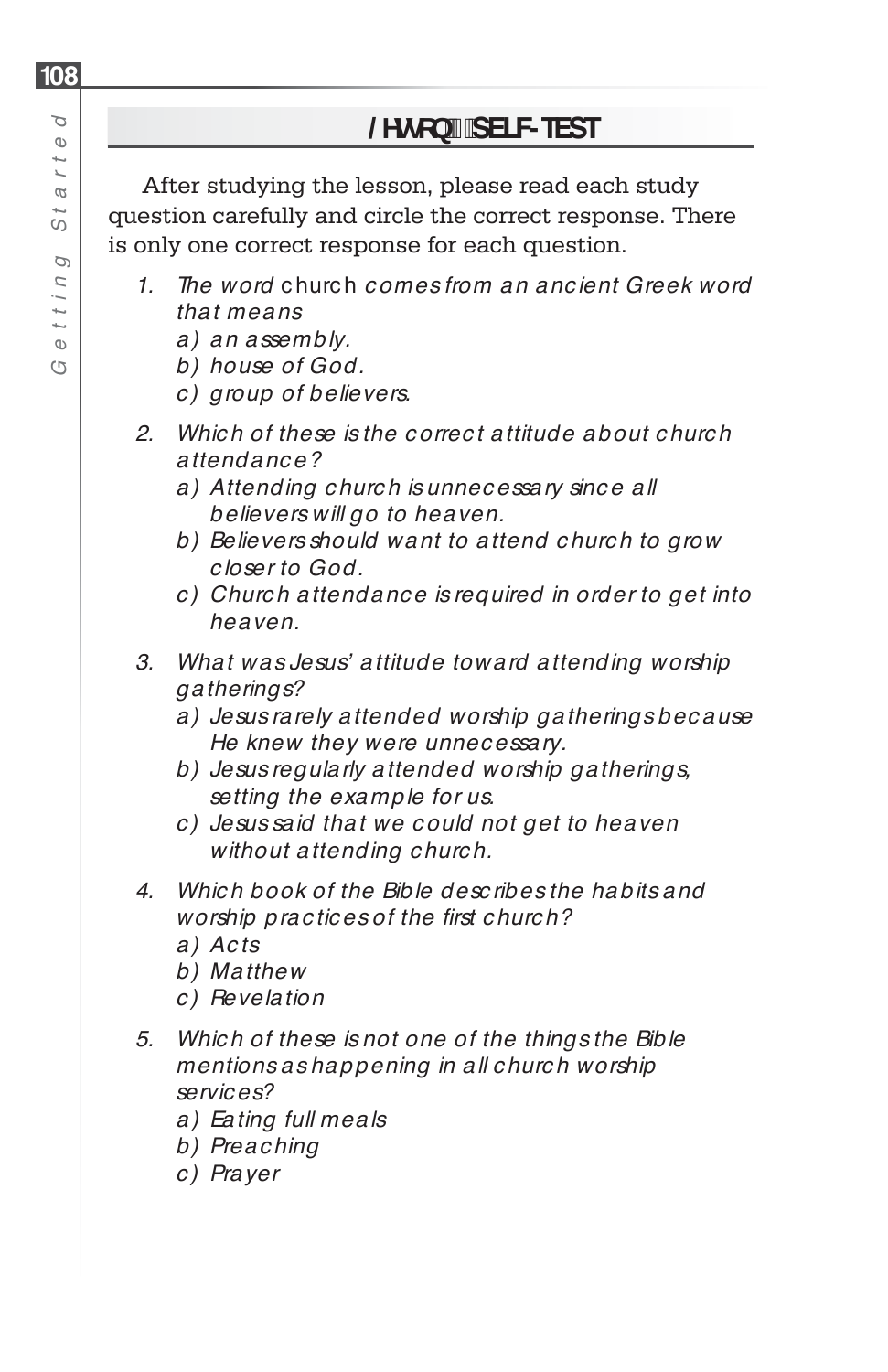- *6. What is the primary mission of the c hurc h?*
	- *a) To reac h the lost, baptize and disc iple them*
	- *b) To please members by c reating a c omfortable family atmosphere*
	- *c ) To meet together regularly to enc ourage eac h other to stay faithful to Christ*
- *7. The Greek word for " shepherd" is used for whic h c hurc h leader?*
	- *a) Deacon*
	- *b) Elder*
	- *c ) Pastor*
- *8. Who is the head of the c hurc h?*
	- *a) Elders*
	- *b) Jesus*
	- *c ) The pastor*
- *9. In Sc ripture, the c hurc h is not depic ted as a*
	- *a) bride.*
	- *b) husband.*
	- *c) body.*
- *10. How will the world know that we are disc iples of Jesus?*
	- *a) Bec ause we attend c hurc h*
	- *b) Through our good deeds*
	- *c ) By our love for eac h other*

When used for HBMM SERVUS FIDELIS training:

Printout and mail a copy of your self test pages to the regional HBMM National Leadership Team member for your region.

Their contact information is located on the "Contact Leadership Team" page on our website: http://HBMM-National.org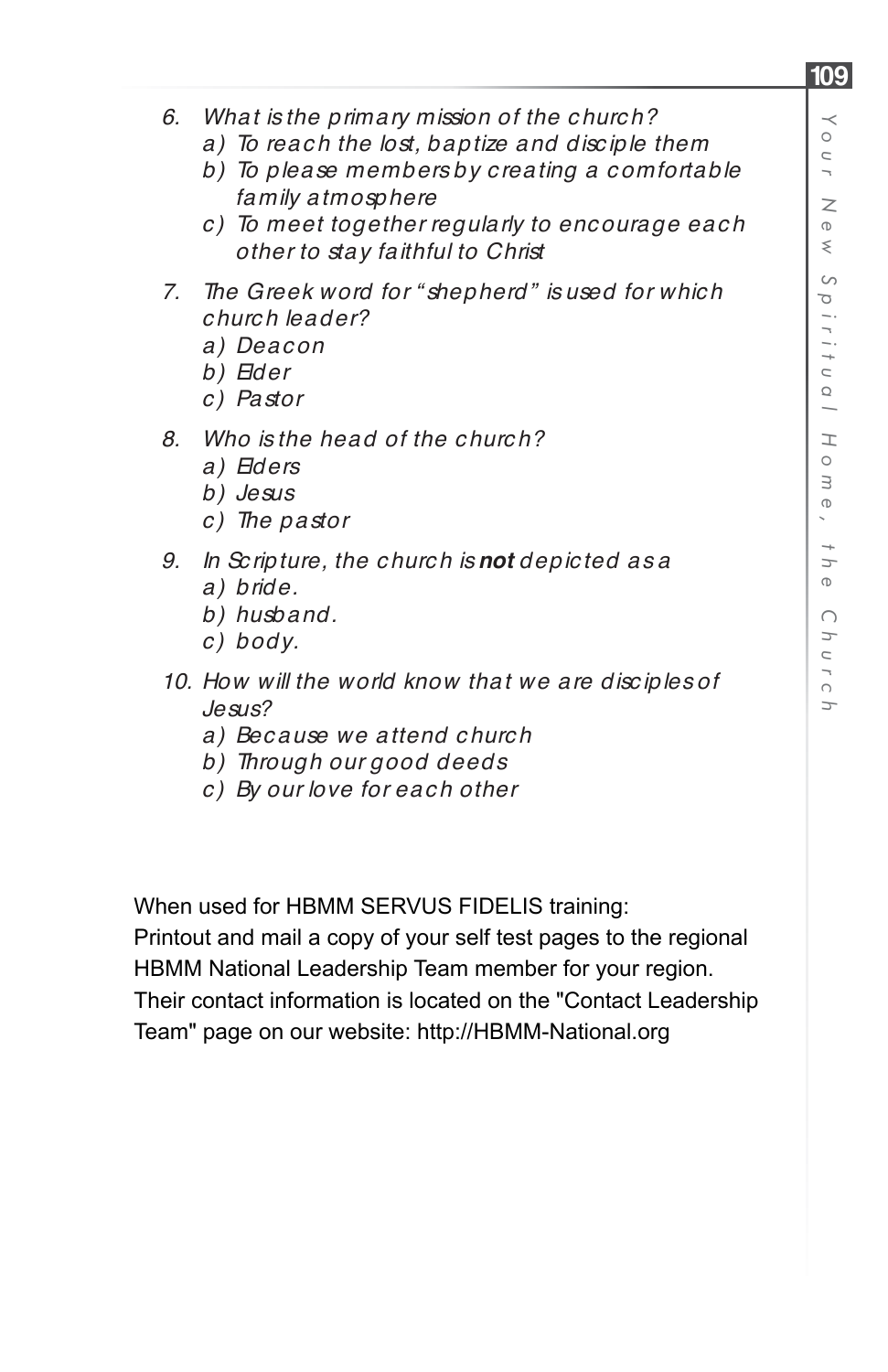#### Þ **/HVVRQSELF-TEST**  *G e t t i n g St a rt e d* $\circ$  $\ddot{ }$ After studying the lesson, please read each study L2 question carefully and circle the correct response. There is only one correct response for each question. D *1. Whic h sentenc e is false? a) Worship is magnifying God. b) Worship is merely a human tradition.*  $\Phi$ *c ) Worship is servic e to God.* G *2. Worship is meant to be a) a lifestyle.*

- *b*) confined to a particular place.
- *c ) a part of our religious duty.*
- *3. An example of a true worshipper of God is*
	- *a) Judas Isc ariot.*
	- *b) Cain.*
	- *c ) King David.*
- *4. David's experienc es with God were* 
	- *a) vague and impersonal.*
	- *b) distant and non-existent.*
	- *c ) personal and intimate.*
- *5. Worship is designed by God to help in the proc ess of making the worshipper more like the One worshipped.* 
	- *a) True*
	- *b) False*
- *6. Mary's ac t of worship involved a gift that was equal in worth to*
	- *a) thirty piec es of silver.*
	- *b) a year's salary.*
	- *c ) ten talents.*
- *7. A true statement about love is that it* 
	- *a) is self-c entered.*
	- *b*) does not require sac rifice.
	- *c ) manifests itself with a c ertain extravaganc e.*
- *8. The oral law of the Jews c ontained how many c ommandments?*
	- *a) 7*
	- *b) 10*
	- *c ) 613*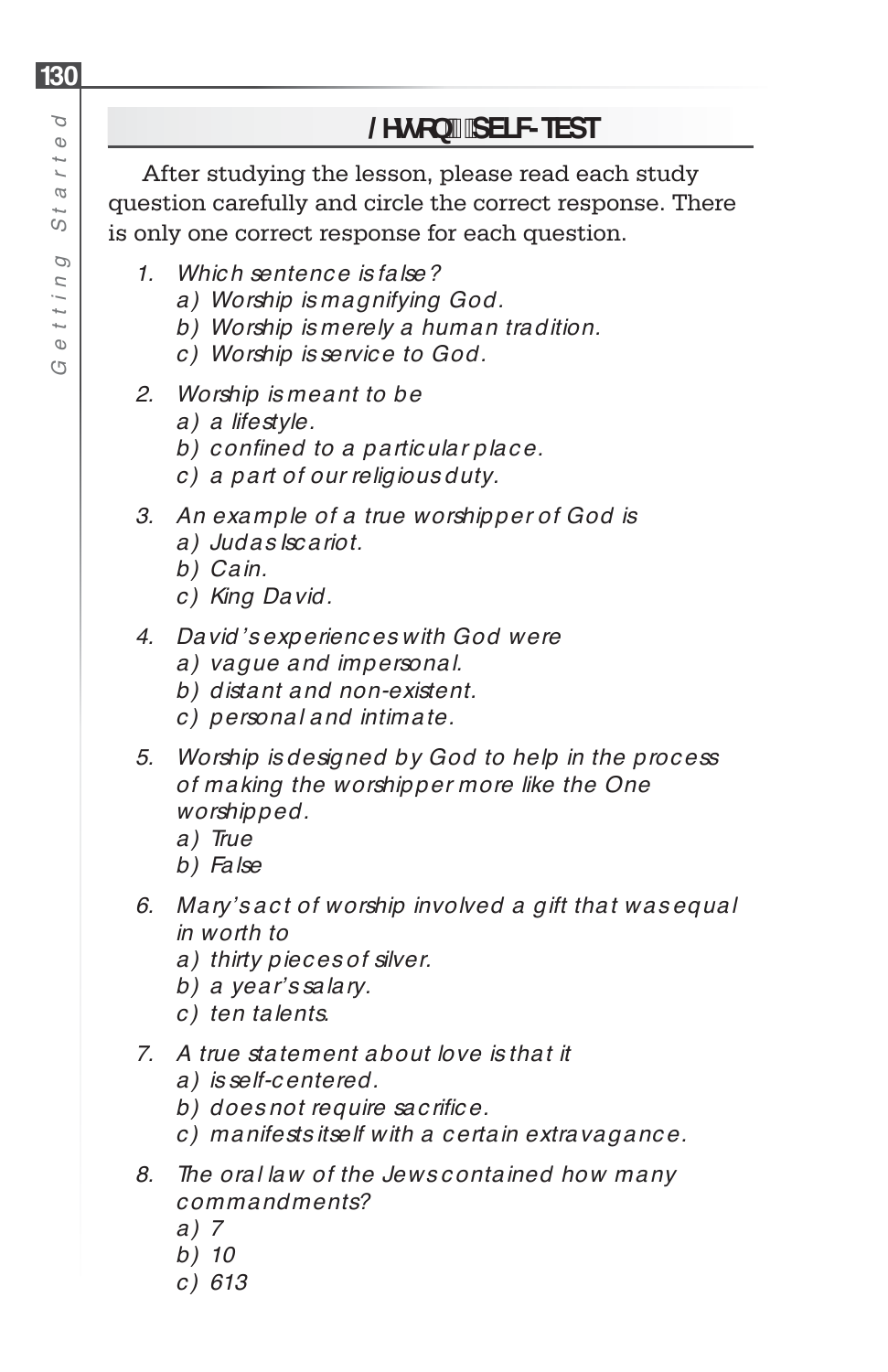- *9. Whic h is not a hindranc e to worshipping God?*
	- *a) Love for God*
	- *b) Tradition*
	- *c ) Wrong foc us*
- *10. Worship is*
	- *a) the believer's highest oc c upation.*
	- *b) not important to God.*
	- *c ) tied only to the Old Testament.*

When used for HBMM SERVUS FIDELIS training:

Printout and mail a copy of your self test pages to the regional HBMM National Leadership Team member for your region. Their contact information is located on the "Contact Leadership Team" page on our website: http://HBMM-National.org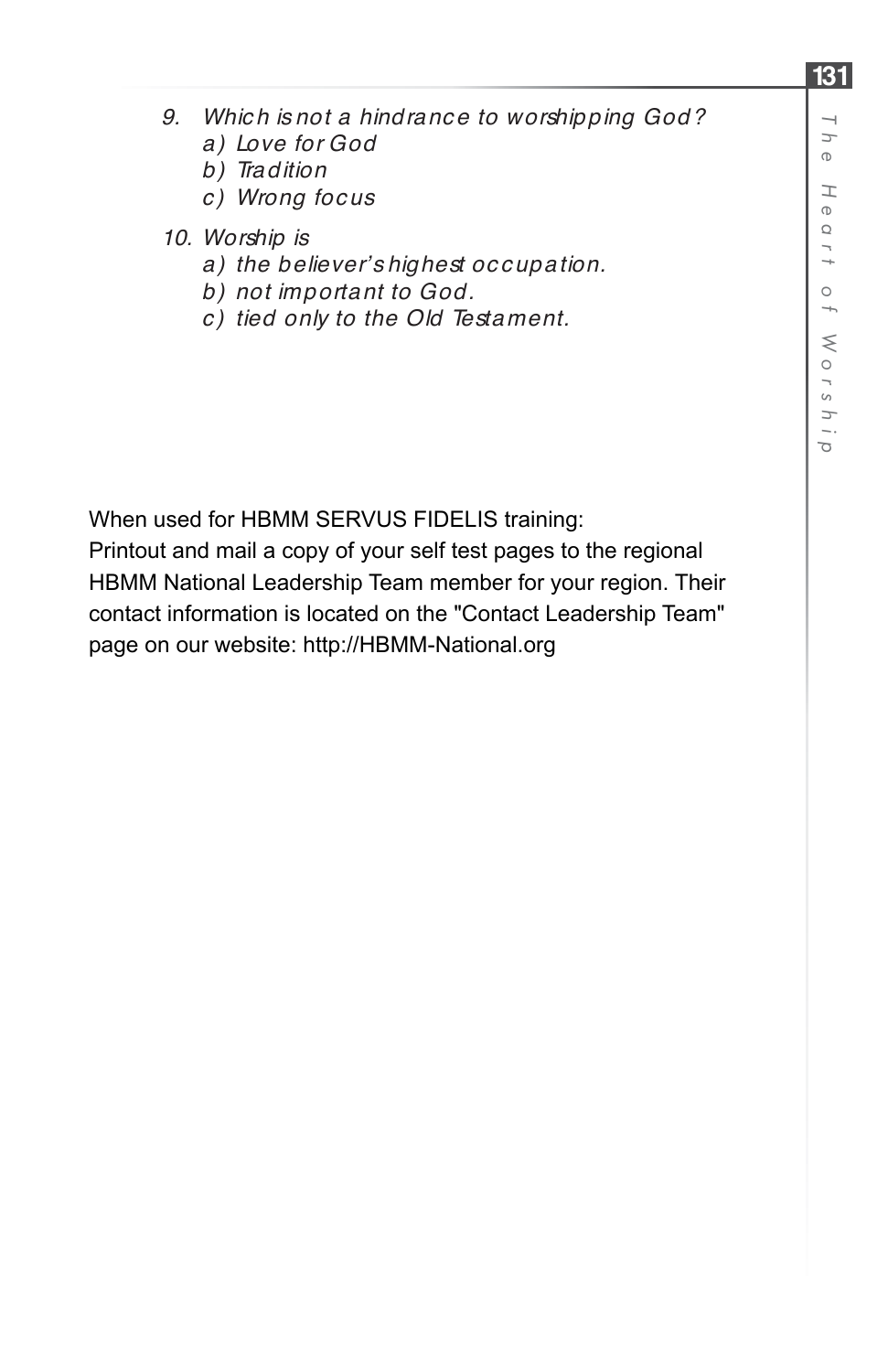After studying the lesson, please read each question carefully and circle the correct response. There is only one correct answer for each question.

- *1. Getting to know the Holy Spirit is*
	- *a) the way we get to heaven.*
	- *b) only for very spiritual people.*
	- *c ) a lifelong journey.*
- *2. Why was the Holy Spirit hovering over the waters in Genesis 1:1–2?*
	- *a) He was waiting to take pic tures.*
	- *b) He was waiting for God to speak.*
	- *c ) He was waiting to plan what would happen on eac h day of c reation.*
- *3. Whic h three words desc ribe the Spirit's work in physic al c reation and spiritual formation?*
	- *a) Finding, Filling, and Flowing*
	- *b) Flooding, Freeing, and Filling*
	- *c ) Fashioning, Filling, and Flooding*
- *4. The Holy Spirit's work in both Testaments is summarized as* 
	- *a) inc onsistent and impossible.*
	- *b) emotional.*
	- *c ) anointing and fi lling.*
- *5. Indic ate the major differenc e between the Spirit's ministries in the Old Testament and New Testament.*
	- *a) The meaning of " anointing" is absorbed into the meaning of " fi lling."*
	- *b) There is no differenc e.*
	- *c ) The Holy Spirit now lives in the c hurc h, whereas in the Old Testament He had no where to stay.*
- *6. Jesus responded to the devil's temptations by*
	- *a) praying that God would take the testing away.*
	- *b) asking His disc iples to help Him.*
	- *c ) rebuking the devil with Sc ripture.*
- *7. How is being Spirit-led c onnec ted to being Spiritfi lled?*
	- a) If we are filled with the Spirit, we will love people *more.*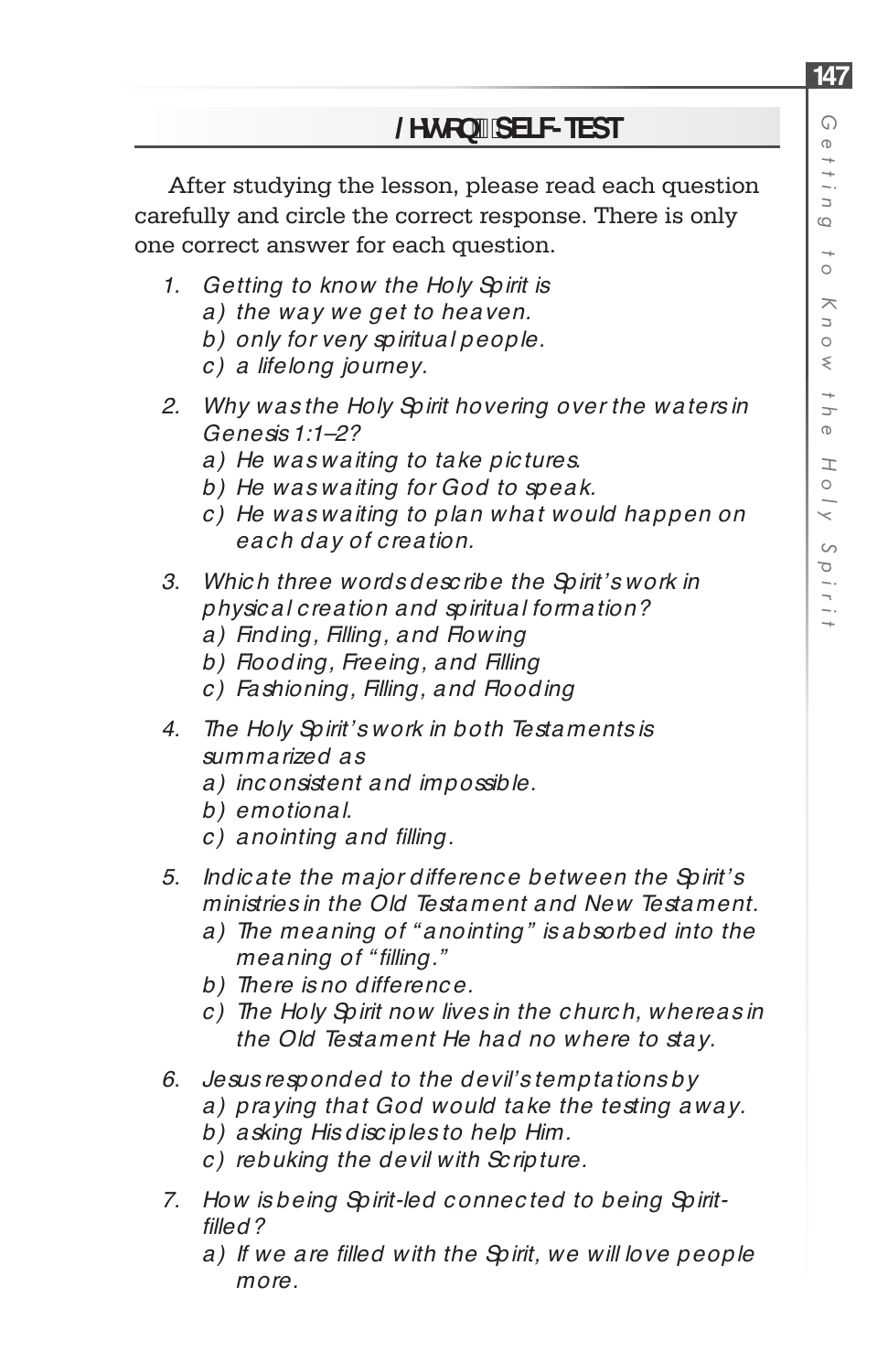- *c ) One must be baptized in water to be fi lled with and led by the Spirit.*
- *8. Three c harac teristic s of the Holy Spirit's personal nature are*
	- *a) sense of humor, mild temperament, and grac e.*
	- *b) intellec t, emotion, and will.*
	- *c ) kind disposition, toleranc e, and innoc enc e.*

#### *9. Whic h of these statements is true?*

- *a) If the Holy Spirit knew more, He would be God.*
- *b) The Holy Spirit is God bec ause He knows all things.*
- *c ) The Holy Spirit knows all things bec ause He is God.*
- *10. How c an we know for c ertain that we are God's c hildren?*
	- a) The Spirit testifies to our hearts individually that we *are God's c hildren.*
	- *b) Through reading as many books as we c an bout God*
	- *c ) By not worrying about it*

When used for HBMM SERVUS FIDELIS training: Printout and mail a copy of your self test pages to the regional HBMM National Leadership Team member for your region. Their contact information is located on the "Contact Leadership Team" page on our website: http://HBMM-National.org

**148** p *G e t t i n g St a rt e d*  $\circ$  $\frac{1}{2}$ L2 S D  $1117$  $\Phi$ G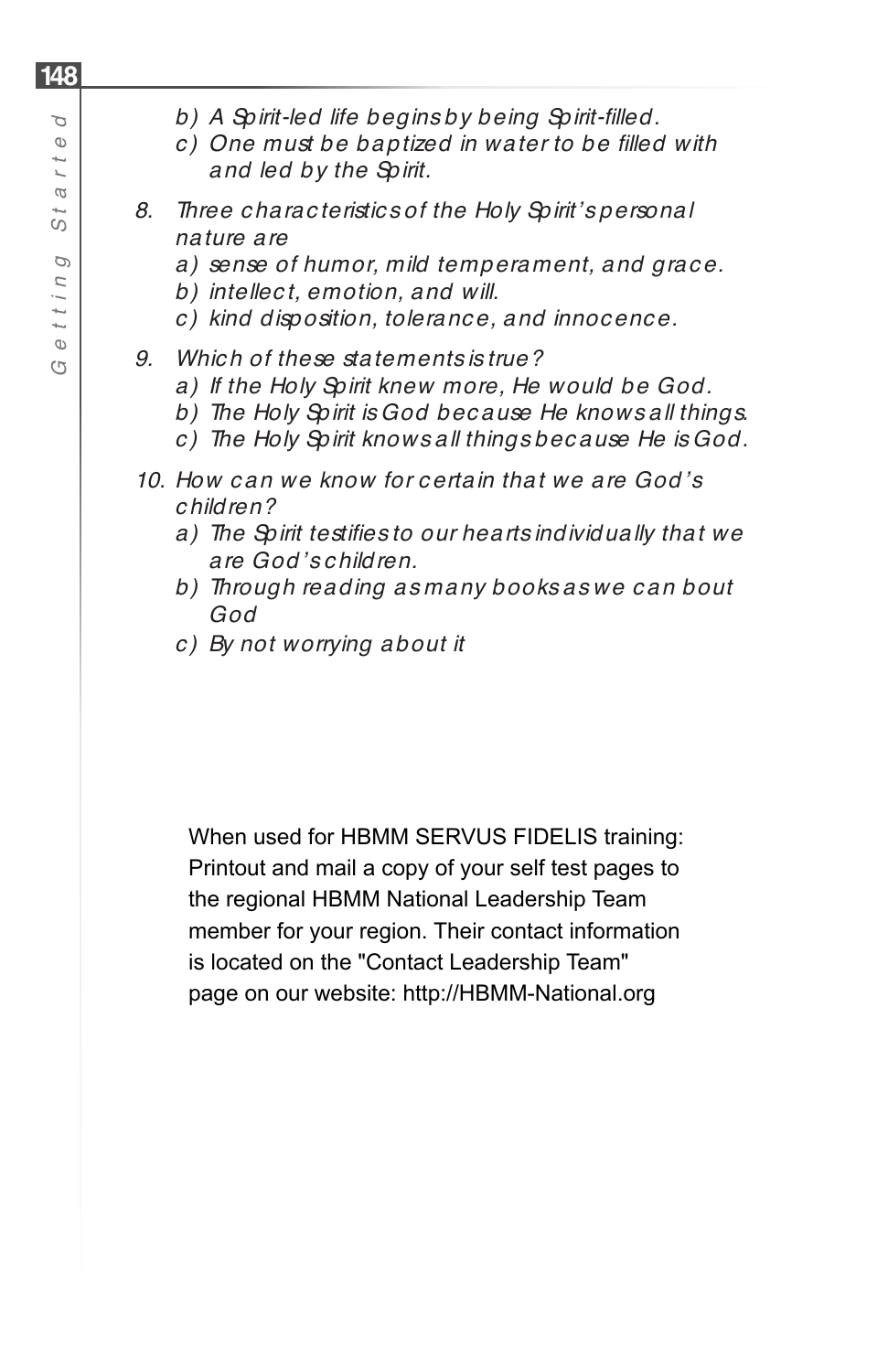After studying the lesson, please read each question carefully and circle the correct response. There is only one correct answer for each question.

- *1. The Holy Spirit is God.* 
	- *a) True*
	- *b) False*
- *2. The Holy Spirit helps believers* 
	- *a) only as long as they have sinless lives.*
	- *b) but when it c omes to praying, believers are on their own.*
	- *c*) by giving them power over the flesh.
- *3. The baptism in the Holy Spirit is a powerful spiritual experienc e that*
	- *a) always oc c urs at the prec ise moment of salvation.*
	- *b) is a promise to every believer.*
	- *c ) is man-made and has no basis in Sc ripture.*
- *4. The prophet Joel prophesied that the Spirit of God would be poured out on all people.* 
	- *a) True*
	- *b) False*
- *5. Evidenc e of c hange in the Spirit-fi lled believers of the fi rst c entury inc luded their*
	- *a) speaking the Word of God boldly.*
	- *b) reluc tanc e to pray.*
	- *c ) fear of politic al leaders.*
- *6. The essential differenc e between salvation and Spirit baptism is that* 
	- *a) the individual has to work hard to earn salvation.*
	- *b) salvation begins our walk with Christ and Spirit baptism empowers us to live for Him.*
	- *c ) Spirit baptism is nec essary for our entranc e into heaven.*
- *7. Jesus is c apable of baptizing us in the Holy Spirit without the help of any other person.* 
	- *a) True*
	- *b) False*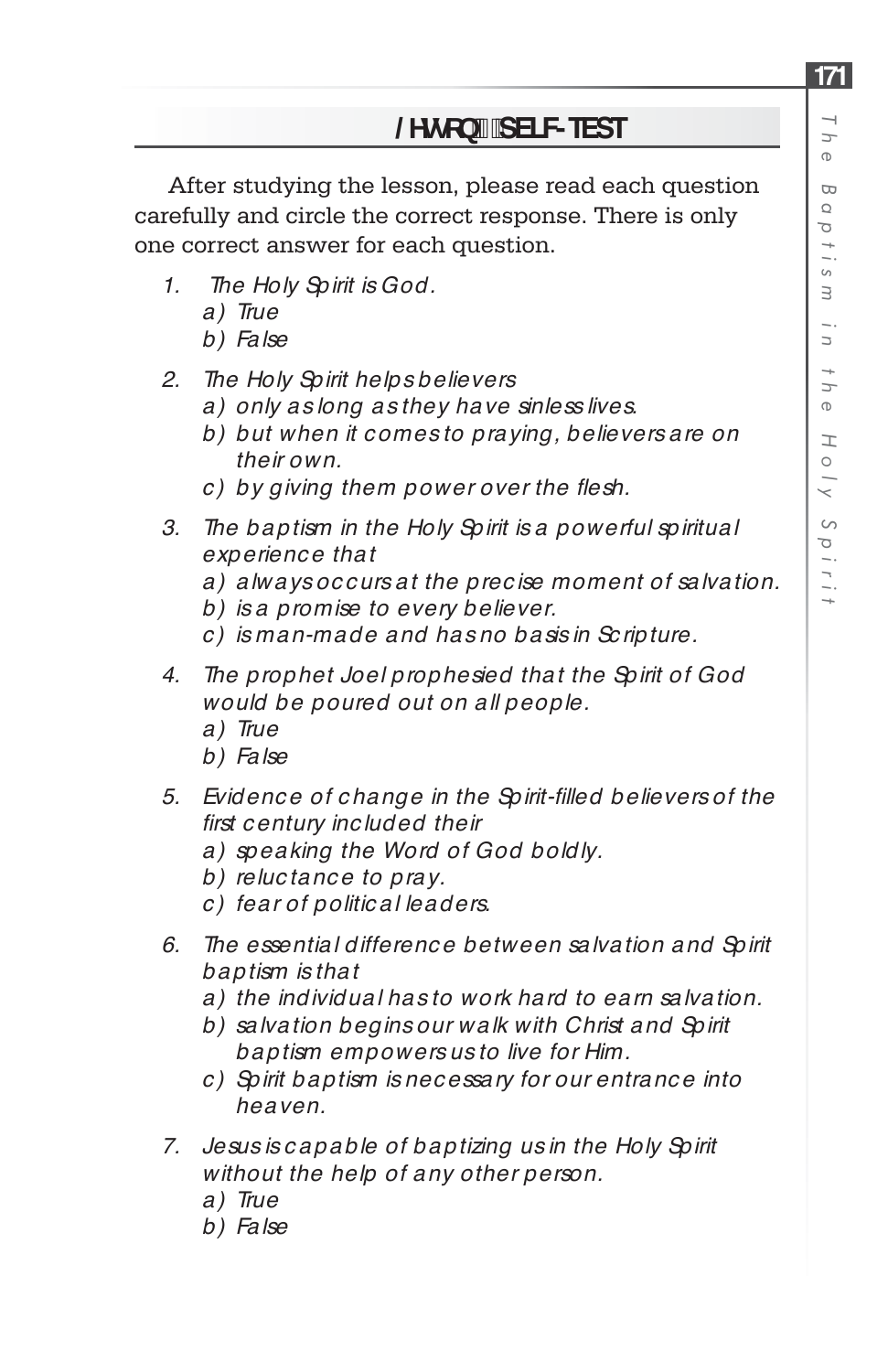- *b) False*
- *9. Whic h of the following is not a c harac teristic of the Holy Spirit?* 
	- *a) The Holy Spirit has a mind, intellec t, and knowledge.*
	- *b) The Holy Spirit speaks.*
	- *c ) The Holy Spirit c annot be grieved or hurt.*
- 10. Which of the following is not a benefit of speaking in *tongues?* 
	- a) Our spirit is edified and strengthened.
	- *b) We bec ome superior to those who do not speak in tongues.*
	- *c ) The Holy Spirit helps us pray when we do not know how to pray.*

When used for HBMM SERVUS FIDELIS training: Printout and mail a copy of your self test pages to the regional HBMM National Leadership Team member for your region. Their contact information is located on the "Contact Leadership Team" page on our website: http:// HBMM-National.org

#### P *G e t t i n g St a rt e d*  $\circ$  $\ddot{ }$ L2 S D  $111$  $\Phi$ G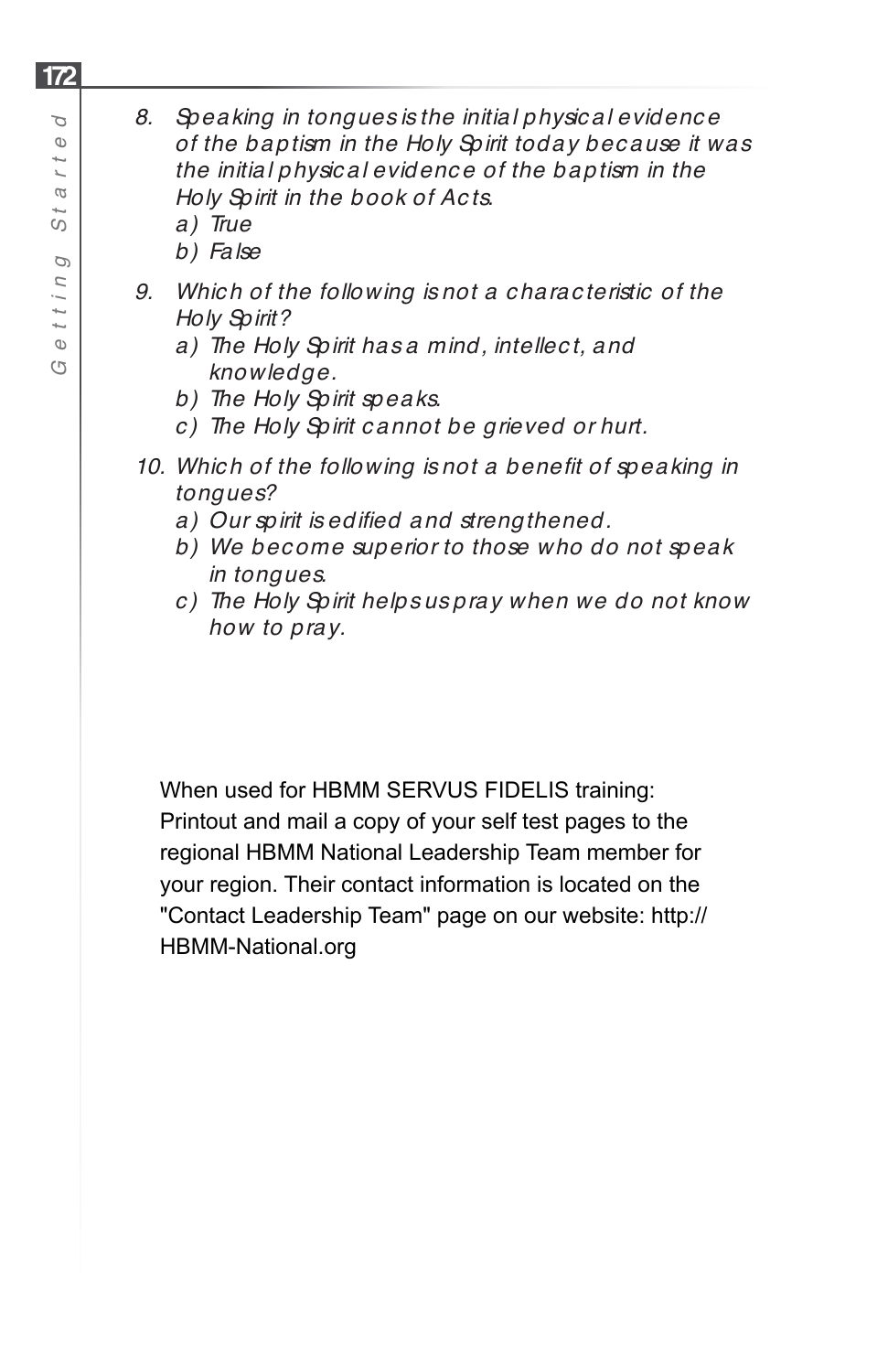After studying the lesson, please read each study question carefully and circle the correct response. There is only one correct response for each question.

- *1. Sanc tifi c ation is defi ned as*
	- *a) an ac t of separation from that whic h is evil and separating it to God.*
	- *b) God's pronounc ement of sinners as righteous.*
	- *c ) the proc ess of imparting new life.*
- 2. What is God's purpose for sanctification?
	- *a) To teac h us not to sin*
	- *b) To develop His holiness in our lives*
	- *c ) To judic ially free us from all c ondemnation*
- *3. In the proc ess of our sanc tifi c ation, God* 
	- *a) strips away our improper attitudes.*
	- *b) abandons us, for He c annot tolerate sin.*
	- *c ) enjoys our pain and suffering.*
- *4. When do we often grow to bec ome Christlike?*
	- *a) While enjoying the mountaintop experienc es of life*
	- *b) During the various trials we enc ounter*
	- *c ) When we work harder at being good people*
- *5. Those who c ommit their lives to the work of sanc tifi c ation are devoted to being* 
	- *a) God-performers, pretending to look after the things of God.*
	- *b) God-polic e, minding the affairs of others.*
	- *c ) God-pleasers, passionate for the things of God.*
- *6. The greatest things we will war against in bec oming more like Jesus will c ome from our*
	- *a) family.*
	- b) flesh.
	- *c ) fortune.*

**190** Þ *G e t t i n g St a rt e d* $\circ$  $\frac{1}{2}$ L2 57  $\varphi$  $U, I, I$ 

 $\Phi$ G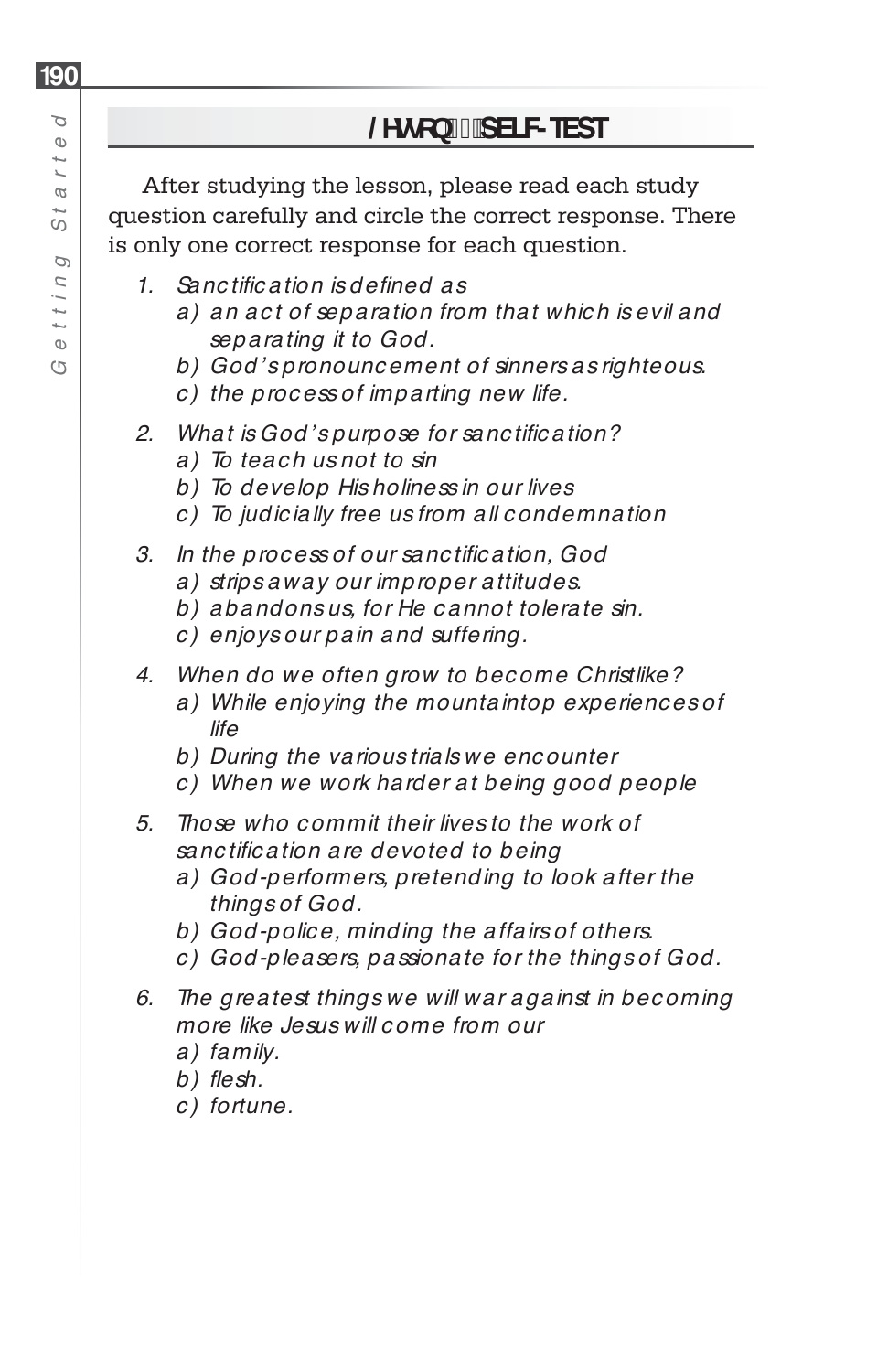- *7. Whoever said that sanctific ation was going to be easy did not understand the*
	- *a) need for personal ac c ountability and spiritual disc iplines.*
	- *b) expec tations plac ed upon you by c hurc h leadership.*
	- *c*) challenge of answering these sanctification *questions.*
- *8. Spiritual disc ipline always inc ludes*
	- *a) c hurc h membership and c hildren's ministry.*
	- *b) giving of our tithes and keeping the law.*
	- *c ) putting off the old nature and putting on the nature of Christ.*
- *9. The key ingredient and empowerment in our bec oming more like Jesus is the*
	- *a) spirit of determination and fortitude within us.*
	- b) encouragement and edification given by others.
	- *c ) residential and transforming work of the Holy Spirit.*
- *10. What analogy did the writer use to desc ribe God's work and purpose of sanctific ation in our lives?* 
	- *a) God is polishing us down here to shine for Him up there.*
	- *b) God is c hipping us down here to fi t us in His kingdom.*
	- *c ) God is equipping us down here to be rewarded up there.*

When used for HBMM SERVUS FIDELIS training: Printout and mail a copy of your self test pages to the regional HBMM National Leadership Team member for your region. Their contact information is located on the "Contact Leadership Team" page on our website: http://HBMM-National.org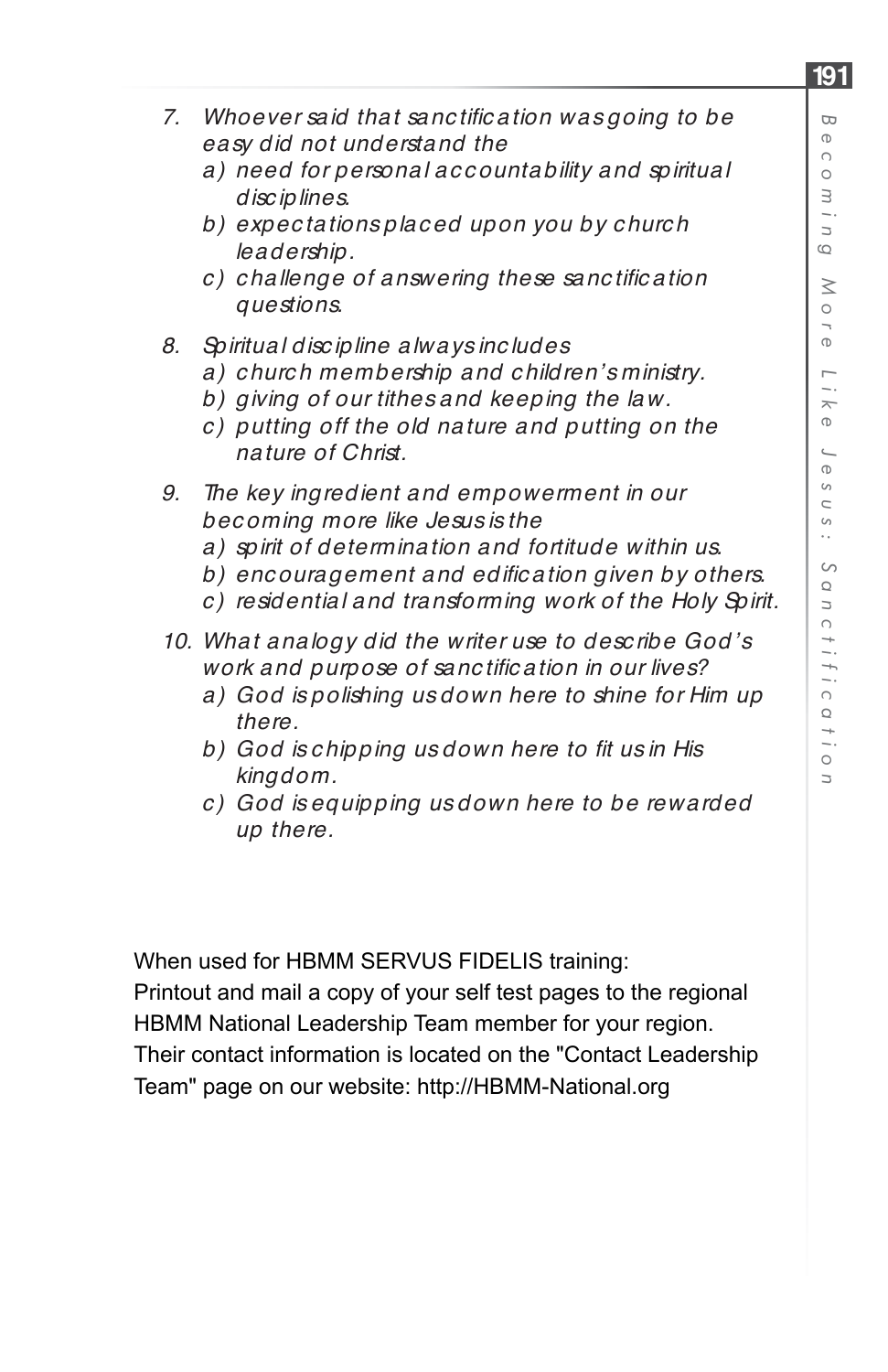After studying the lesson, please read each study question and carefully circle the correct response. There is only one correct response for each question.

- *1. Temptation c omes to*
	- *a) only people who are weak.*
	- *b) only people who do not go to c hurc h.*
	- *c ) all people.*
- *2. God is*
	- *a) the sourc e of all temptation.*
	- *b) just waiting for us to yield to temptation.*
	- *c ) never the sourc e of temptation.*
- *3. First Peter 5:8 identifi es our enemy as*
	- *a) the devil.*
	- *b) those who do not like us.*
	- *c ) leaders of c ults.*
- *4. Ac c ording to Sc ripture, the three main areas of temptation are*
	- *a) alc ohol, drugs, and tobac c o*
	- b) lust of the flesh, lust of the eyes, and pride of life
	- *c ) money, sex, and Internet.*
- *5. The goal of temptation is to*
	- *a) swindle us out of the blessings of God.*
	- *b) show how weak we are.*
	- *c ) show how strong we are.*
- *6. Jesus c ounterac ted Satan's temptations by*
	- *a) c losing His eyes.*
	- *b) running away.*
	- *c ) quoting and applying appropriate Sc ripture.*
- *7. Yielding to the lust of the flesh is generally* 
	- *a) giving in to our sinful nature.*
	- *b) being hungry.*
	- *c ) being tired.*
- *8. A prac tic al esc ape out of temptation and into godly living is to*
	- *a) never leave your home.*
	- *b) shift an ungodly conversation into a wholesome topic.*
	- *c ) yield to temptation.*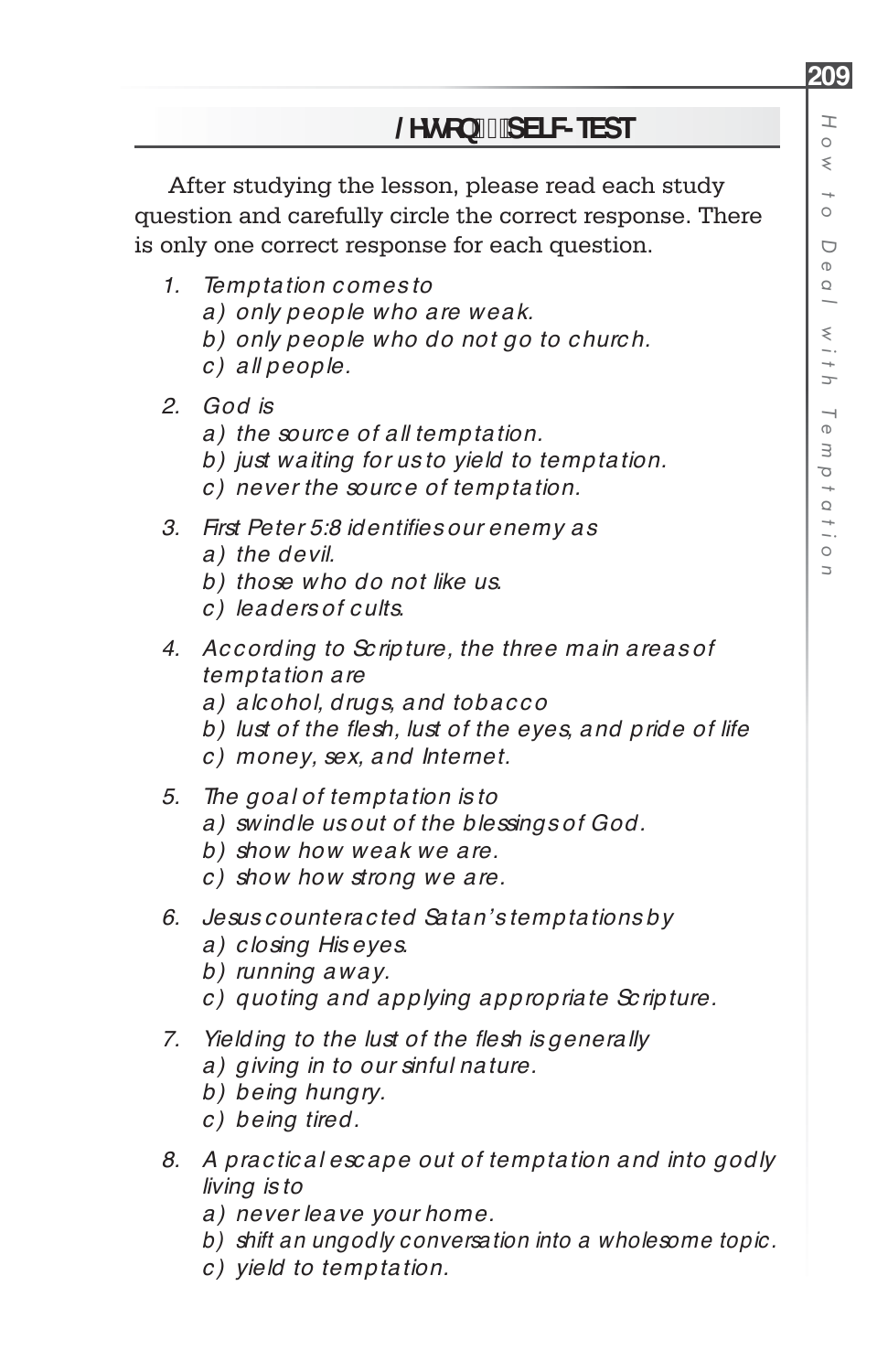- *a) Jesus was tempted at the beginning of His ministry.*
- *b) Jesus yielded to the enemy's temptation.*
- *c ) Jesus was never tempted.*
- *10. Yielding to temptation c an lead to*
	- *a) our own fall from grac e.*
	- *b) the destruc tion of our family.*
	- *c ) all of the above*

When used for HBMM SERVUS FIDELIS training: Printout and mail a copy of your self test pages to the regional HBMM National Leadership Team member for your region. Their contact information is located on the "Contact Leadership Team" page on our website: http://HBMM-National.org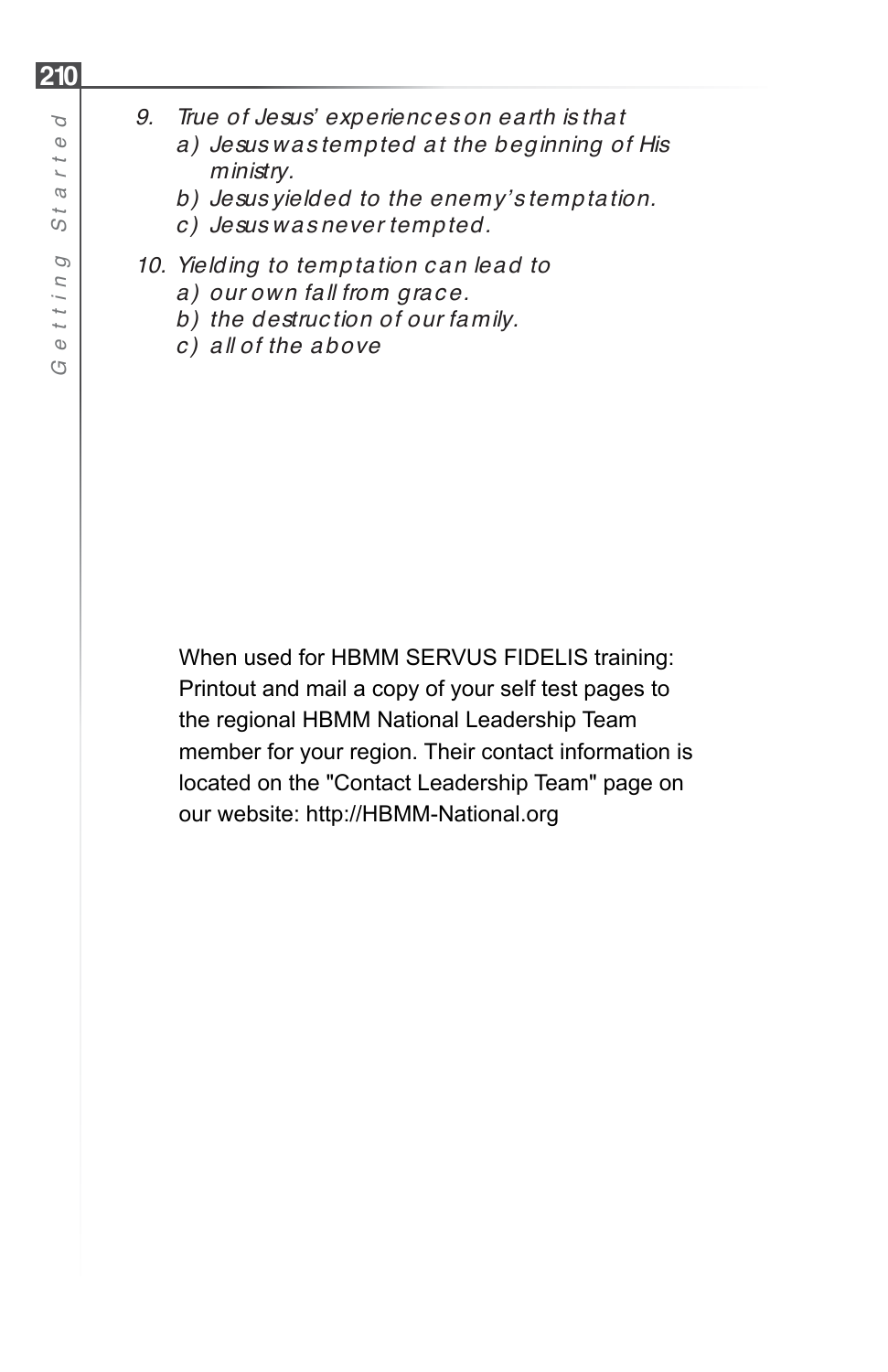After studying the lesson, please read each study question carefully and circle the correct response. There is only one correct response for each question.

- *1. The fruit of the Spirit develops in a person's life*
	- *a) all on its own.*
	- *b) by trial and error.*
	- *c ) as a result of the Spirit's ac tion.*
- *2. To bear spiritual fruit, you must*
	- a) be a part of the right church affiliation.
	- *b) be a member of the royal family.*
	- *c ) have a born-again experienc e.*
- *3. The greatest showing of spirituality c omes when a) fruit and gifts work together.*
	- *b) one attends c hurc h all the time.*
	- *c ) one prays often.*
- *4. For the fruit of the Spirit to develop and for our c harac ter to mature, we must*
	- *a) join a c hurc h body.*
	- *b) stay in fellowship and c ommunion with Christ.*
	- *c ) speak in tongues as the Spirit gives utteranc e.*
- *5. Growth in the life of the believer is*
	- *a) a thing of luc k.*
	- *b) something we have no c ontrol over.*
	- *c ) c ontinuous and progressive.*
- *6. The love that Paul speaks of in Galatians 5:22 is* 
	- *a) romantic and easy.*
	- *b) possible only through the Holy Spirit.*
	- *c ) emotional and temporary.*
- *7. God's long-suffering leads to our*
	- *a) indifferenc e.*
	- *b) nervous breakdown.*
	- *c ) repentanc e.*
- *8. The fruit of the Spirit is not the result of improving the natural c harac ter; it is the result of*
	- *a) being a good person.*
	- *b) new spiritual life from above.*
	- *c ) reading the Bible and praying every day.*

**224**

P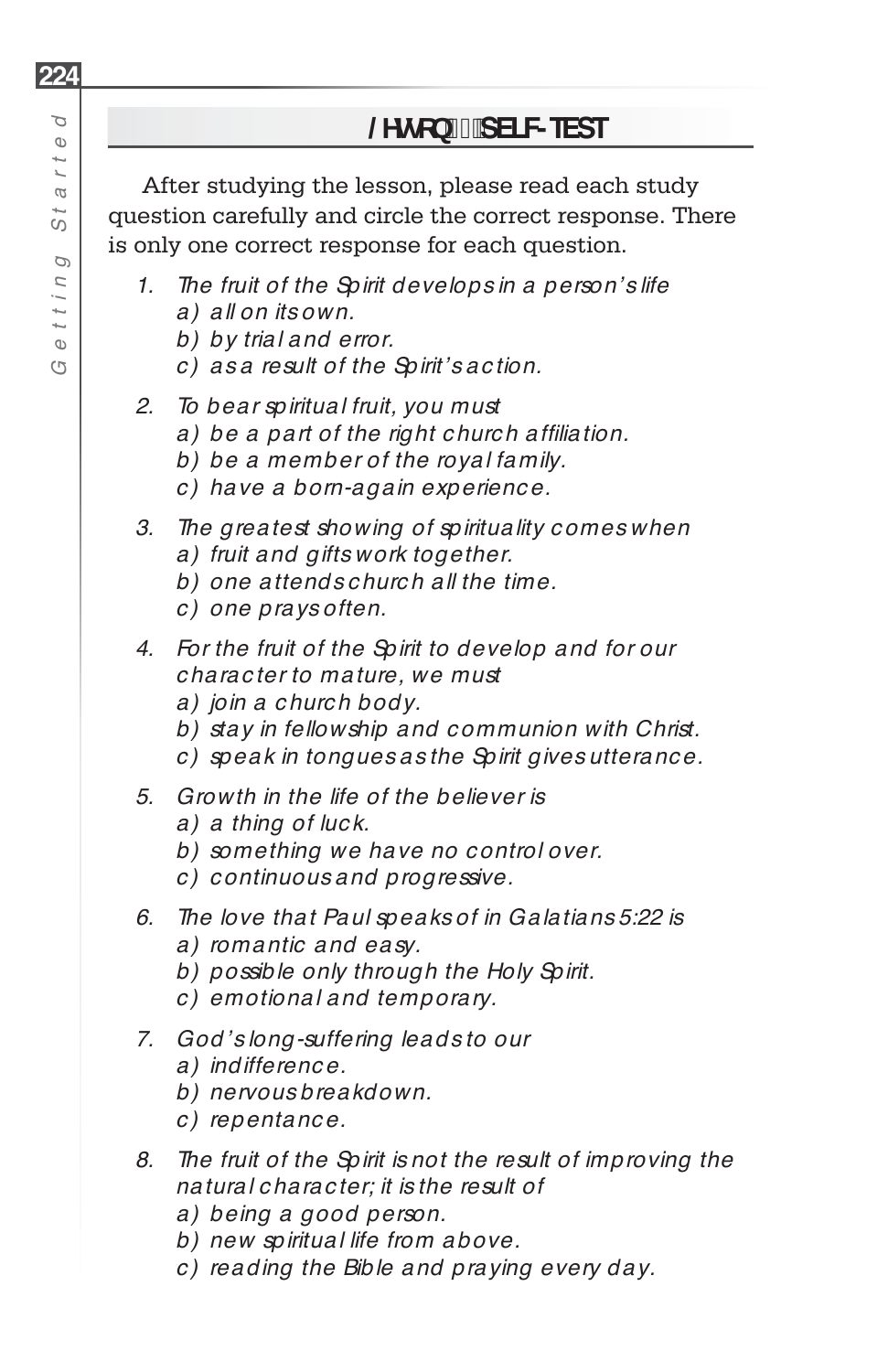- 9. One benefit of having the fruit of the Spirit is
	- *a) liberty to say and do whatever we want without c onsequenc es.*
	- *b) having God forc e His will on us.*
	- *c ) that the fruit produc es visible c hange.*
- *10. The law of sowing and reaping teac hes that* 
	- *a) what one sows one reaps.*
	- *b) we must be good farmers.*
	- *c ) our thoughts do not affec t our ac tions.*

When used for HBMM SERVUS FIDELIS training: Printout and mail a copy of your self test pages to the regional HBMM National Leadership Team member for your region. Their contact information is located on the "Contact Leadership Team" page on our website: http:// HBMM-National.org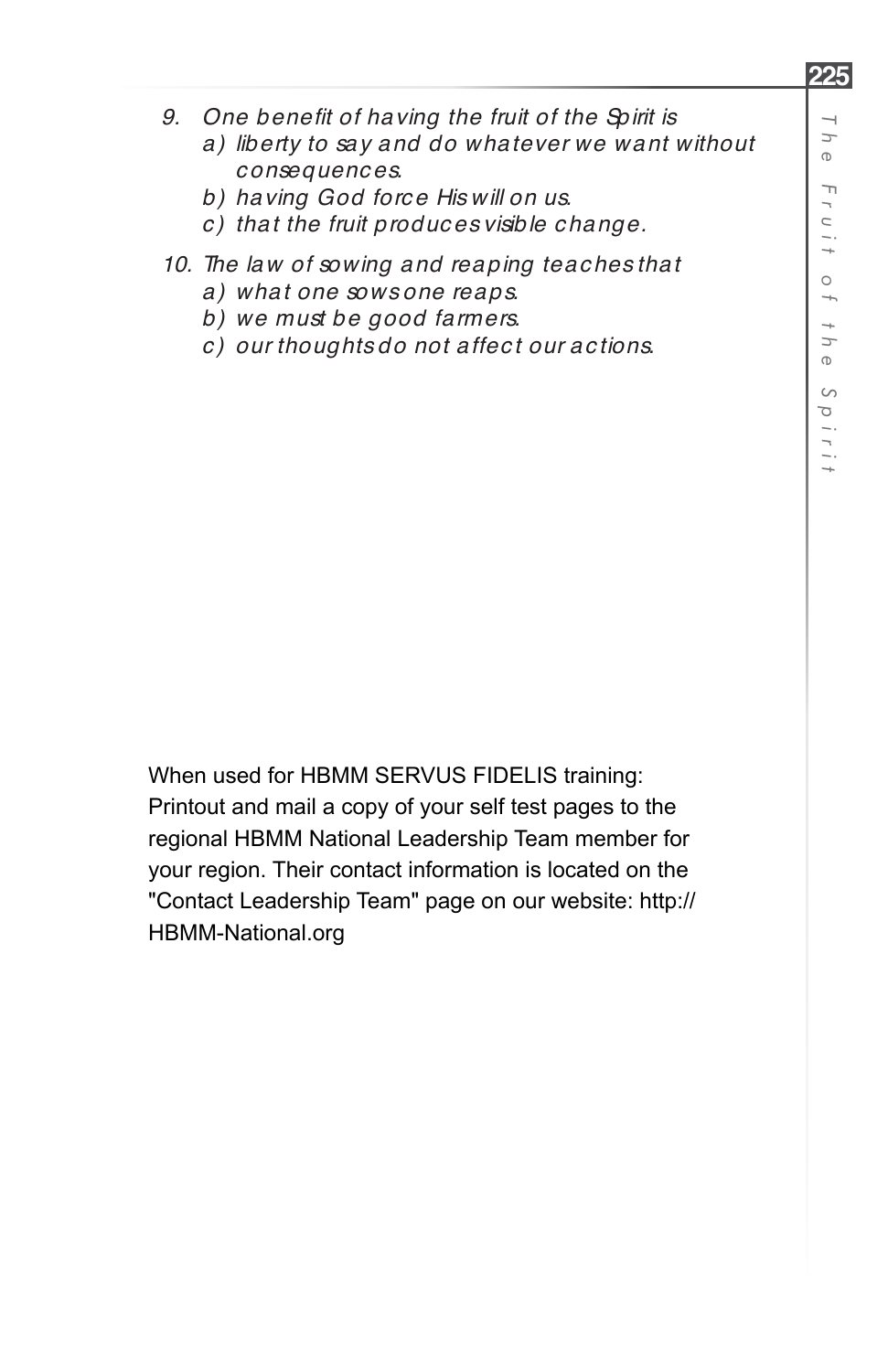**239**

## **SELF-TEST**

After studying the lesson, please read each study question carefully and circle the correct response. There is only one correct response for each question.

- *1. Claustrophobia is the fear of*
	- *a) water.*
	- *b) heights.*
	- *c) confi ned plac es.*
- *2. The word* worry *c omes from two words whic h mean*
	- *a) " antic ipate" and " expec t."*
	- *b) " mind" and " divide."*
	- *c ) " plan" and " failure."*
- *3. Healthy fear is defi ned as*
	- *a) a response stimulated by a real threat or problem.*
	- *b) fear in the absenc e of an adequate c ause.*
	- *c*) fear that does not have a specific object.
- *4. The healthiest fear of all is*
	- *a) fear of things that are real.*
	- *b) fear of the unknown or unfamiliar.*
	- *c ) fear of God.*
- *5. Whic h is not a reason some people bec ome fearful?*
	- *a) A thorough knowledge of the Word of God*
	- *b) Loss of c ontrol*
	- *c ) Feeling of inadequac y*
- *6. In walking on the water, Peter* 
	- a) selfishly jeopardized the safety of the other *disc iples.*
	- *b) was motivated by pride.*
	- *c ) allowed his faith to overc ome fear.*
- *7. When we c onstantly think and talk about our fears,*
	- *a) we give added power to those thoughts and words.*
	- *b) we minimize their impac t on our lives.*
	- *c ) it helps build our faith in God.*